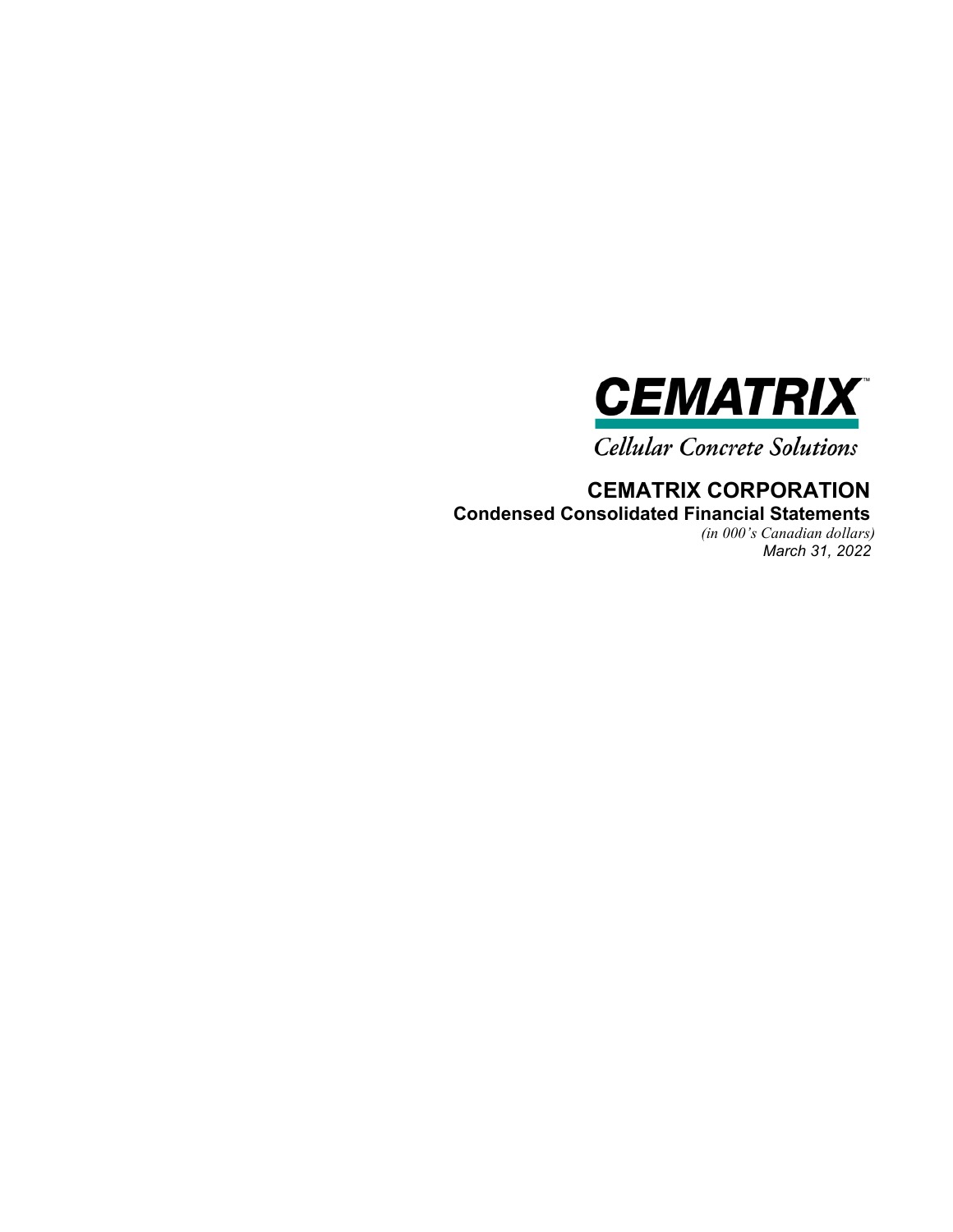# **Management's Responsibility for Financial Reporting and Notice of No Auditor Review of the Interim Condensed Consolidated Financial Statements for the Three Months Ended March 31, 2022**

To the Shareholders:

# **CEMATRIX CORPORATION**

Management has responsibility for preparing the accompanying condensed consolidated financial statements. The condensed consolidated financial statements have been prepared by management in accordance with International Financial Reporting Standards. When alternative methods exist, management has chosen those it deems most appropriate in the circumstances. Financial statements are not precise since they include certain amounts based on estimates and judgement. Management has determined such amounts on a reasonable basis in order to ensure that the condensed consolidated financial statements are presented fairly, in all material respects. Management has developed and maintains appropriate accounting and systems of internal control designed to provide reasonable assurance that reliable and relevant financial information is produced. In addition, programs of proper business conduct and risk management have been implemented to protect the Company's assets and operations. Policies and procedures are designed to give reasonable assurance that transactions are appropriately authorized, assets are safeguarded from loss or misuse and financial records are properly maintained to provide reliable financial information for the preparation of the condensed consolidated financial statements.

The Board of Directors (the "Board") is responsible for ensuring that management fulfills its responsibilities for financial reporting and is ultimately responsible for reviewing and approving the condensed consolidated financial statements. The Board carries out these responsibilities principally through the Audit Committee (the "Committee"), which includes two independent directors.

The Committee has the responsibility of meeting with management to discuss the internal controls over the financial reporting process, auditing matters and financial reporting issues. The Committee reviews the interim condensed consolidated financial statements and reports its findings to the Board for approval.

The Company's external auditor, MNP LLP, an independent firm of Chartered Professional Accountants, has not performed a review of these interim condensed consolidated financial statements.

May 11, 2022

*Signed "Randy Boomhour"*  **Randy Boomhour, CPA, CMA**  Chief Financial Officer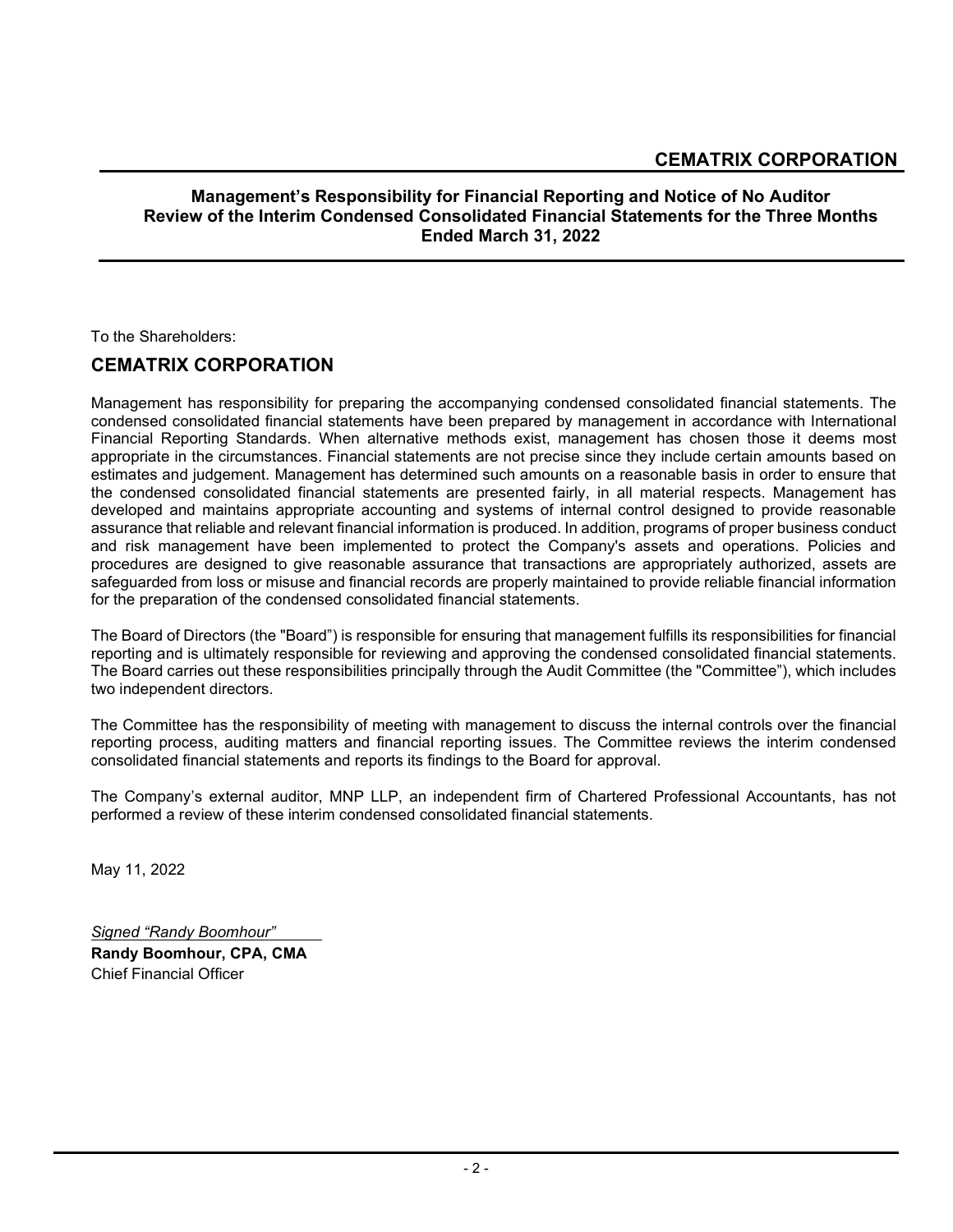## **Condensed Consolidated Statements of Financial Position**

*As at March 31, 2022 (unaudited) and December 31, 2021 (audited)*

| (in 000's Canadian Dollars) |
|-----------------------------|
|-----------------------------|

|                                                        | 2022            | 2021         |
|--------------------------------------------------------|-----------------|--------------|
| <b>ASSETS</b>                                          |                 |              |
| <b>Current Assets</b>                                  |                 |              |
| Cash and cash equivalents                              | \$<br>18,289    | \$<br>19,945 |
| Restricted cash (note 9)                               |                 | 286          |
| Trade and other receivables (note 5)                   | 4,313           | 4.911        |
| Inventory (note 6)                                     | 681             | 718          |
| Prepaid expenses and deposits                          | 462             | 577          |
|                                                        | 23,745          | 26,437       |
| <b>Non-Current Assets</b>                              |                 |              |
| Long-term investment (note 7)                          | 712             |              |
| Property and equipment                                 | 10,541          | 10,533       |
| Right of use assets                                    | 1,633           | 1,638        |
| Goodwill and intangibles (note 8)                      | 5,672           | 5.754        |
| Convertible debt - non-cash derivative asset (note 14) | 27              | 27           |
|                                                        | 18,585          | 17,952       |
| <b>Total Assets</b>                                    | \$<br>42,330 \$ | 44,389       |
| <b>LIABILITIES and EQUITY</b>                          |                 |              |
| <b>Current Liabilities</b>                             |                 |              |
| Trade and other payables (note 10)                     | 3,239           | 3,204        |
| Current portion of long-term debt (note 11)            | 864             | 877          |
| Current portion of lease obligations (note 12)         | 621             | 578          |
|                                                        | 4.724           | 4.659        |
| <b>Non-Current Liabilities</b>                         |                 |              |
| Long-term debt (note 11)                               | 2,686           | 2.726        |
| Lease obligations (note 12)                            | 951             | 1,106        |
| Convertible debt - host debt (note 14)                 | 3,268           | 3,107        |
| Deferred tax liability                                 | 1,165           | 1,210        |
|                                                        | 8,070           | 8,149        |
| <b>Total Liabilities</b>                               | 12,794          | 12,808       |
| <b>SHAREHOLDERS' EQUITY</b>                            |                 |              |
| Share capital (note 15)                                | 42,403          | 42.403       |
| Convertible debt - equity component (note 14)          | 532             | 532          |
| Contributed surplus                                    | 7.131           | 7.002        |
| Accumulated other comprehensive loss                   | (512)           | (549)        |
| <b>Deficit</b>                                         | (20, 018)       | (17, 807)    |
| <b>Total Shareholders' Equity</b>                      | 29,536          | 31,581       |
| <b>Total Liabilities and Shareholders' Equity</b>      | \$<br>42,330    | \$<br>44,389 |

# **Approved on behalf of the Board**

*Signed "Jeffrey Kendrick"* **Director** *Signed "Steve Bjornson"* **Director**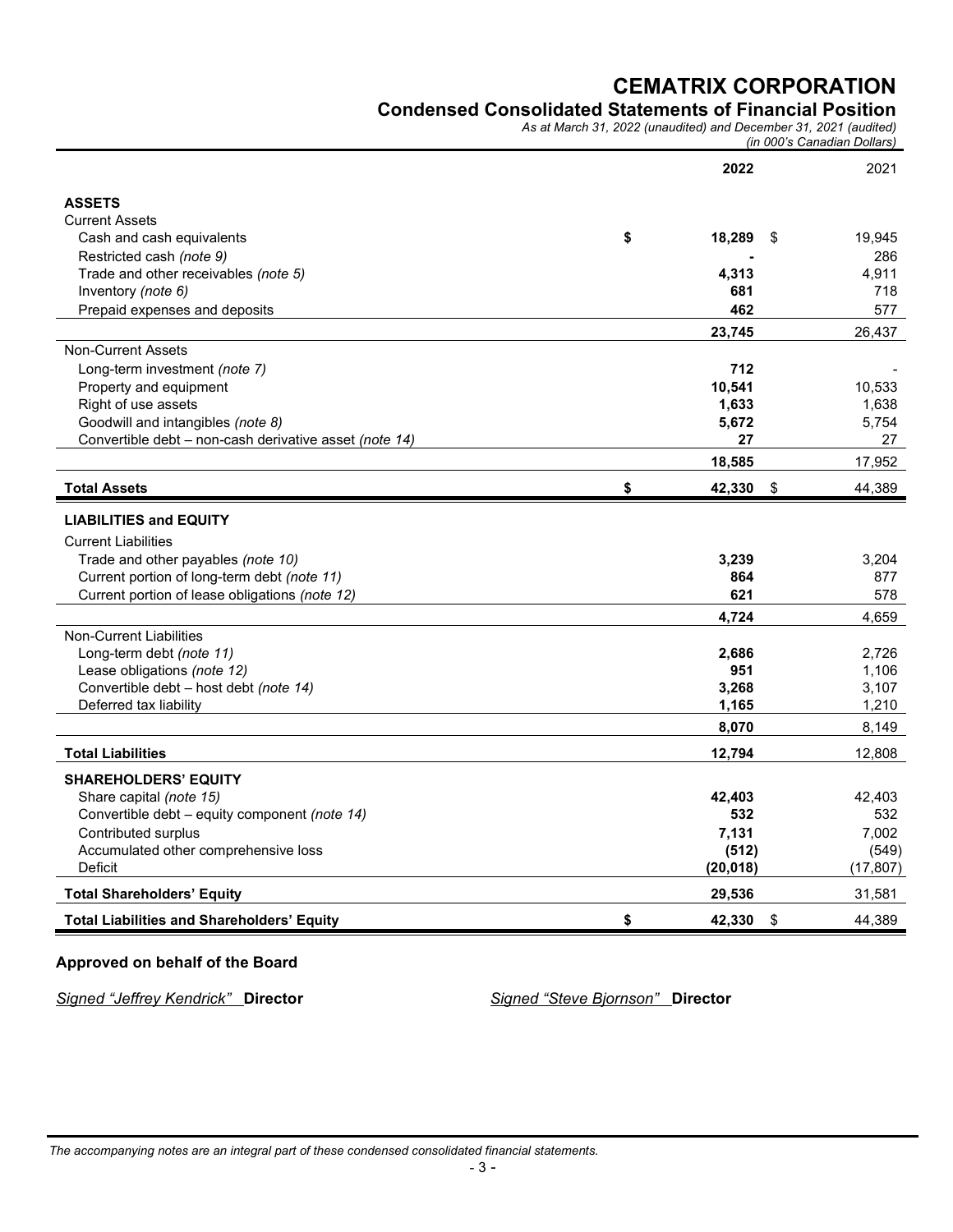# **Condensed Consolidated Statements of Loss and Comprehensive Loss**

*For the three months ended March 31 (unaudited) (in 000's Canadian Dollars, except per share and share data)*

|                                                                                | 2022           | 2021        |
|--------------------------------------------------------------------------------|----------------|-------------|
| Revenue (note 24)                                                              | \$<br>5,122    | \$<br>4,509 |
| Cost of sales (note 16)                                                        | (5, 191)       | (4,078)     |
| <b>Gross margin</b>                                                            | (69)           | 431         |
| <b>Operating expenses</b>                                                      |                |             |
| Selling, general and administrative                                            | (1,749)        | (1, 567)    |
| <b>Operating loss</b>                                                          | (1, 818)       | (1, 136)    |
| Non-cash stock-based compensation (note 20)                                    | (129)          | (42)        |
| Finance costs (note 17)                                                        | (162)          | (369)       |
| Other income (expenses) (note 18)                                              | (40)           | 219         |
| Amortization of intangibles (note 8)                                           |                | (181)       |
| Accretion costs (note 17)                                                      | (90)           | (81)        |
| Non-cash fair value adjustment of derivatives (note 14)                        |                | 1,621       |
| (Loss) Income before income taxes                                              | (2, 239)       | 31          |
| Provision for deferred taxes                                                   | 28             | 204         |
| (Loss) Income attributable to the common shareholders                          | (2, 211)       | 235         |
| Unrealized foreign exchange gain (loss) on translation of foreign subsidiaries | 37             | (150)       |
| Total comprehensive income (loss) for the period                               | \$<br>(2, 174) | 85          |
| (Loss) Income per common share (note 19)                                       |                |             |
| <b>Basic</b>                                                                   | \$<br>(0.017)  | 0.003       |
| Fully diluted                                                                  | (0.017)        | \$<br>0.003 |
| Weighted average number of common shares (note 19)                             |                |             |
| Basic                                                                          | 133,939,938    | 78,802,158  |
| Fully diluted                                                                  | 133,939,938    | 92,175,842  |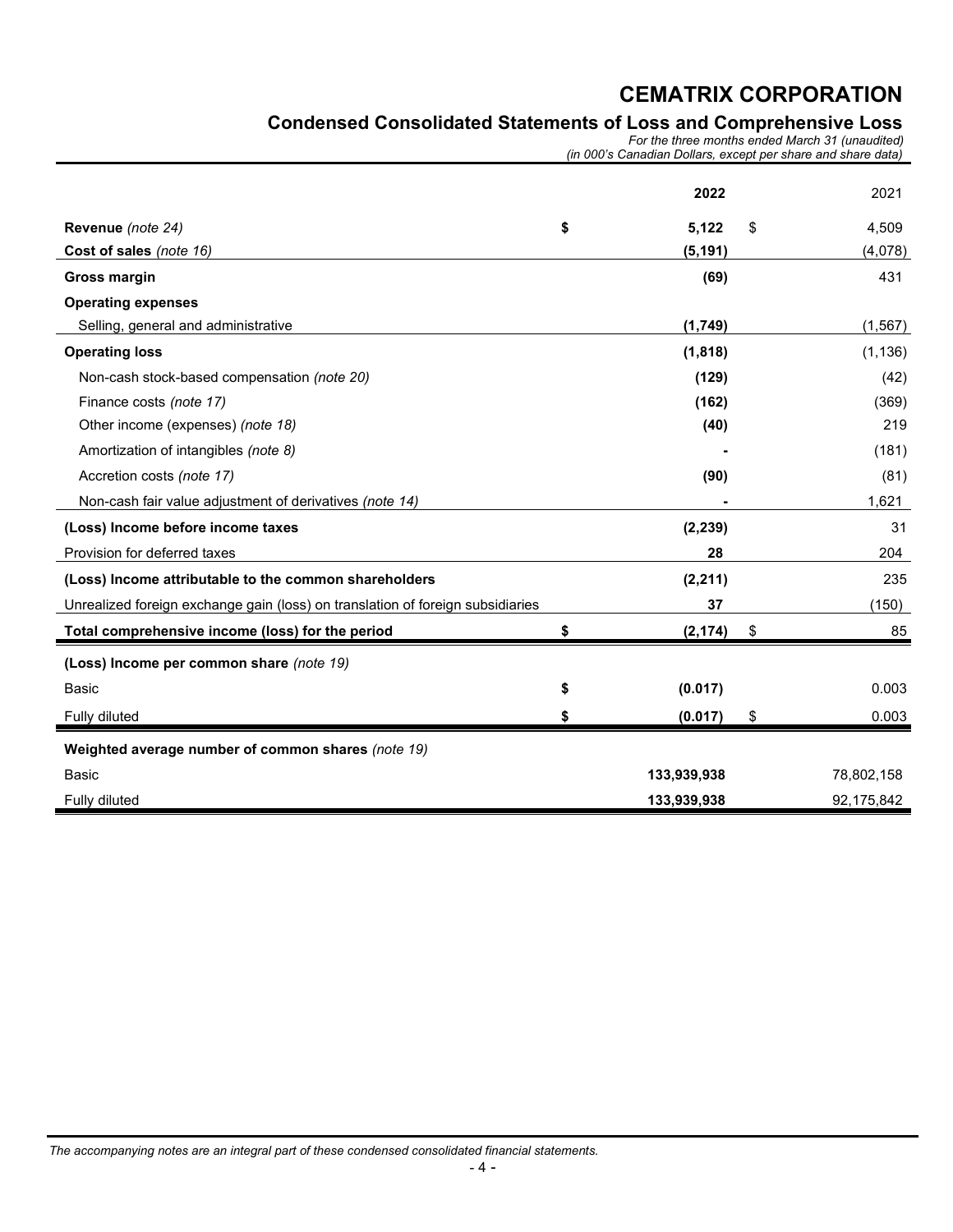# **Condensed Consolidated Statements of Changes in**

## **Shareholders' Equity**

*For the three months ended March 31 (unaudited)*

|                                                                               |                         |                                      |                                                               |                                   |                | (in 000's Canadian Dollars)                    |
|-------------------------------------------------------------------------------|-------------------------|--------------------------------------|---------------------------------------------------------------|-----------------------------------|----------------|------------------------------------------------|
|                                                                               | <b>Share</b><br>Capital | <b>Contributed</b><br><b>Surplus</b> | <b>Accumulated</b><br>Other<br>Comprehensive<br>Income (Loss) | <b>Convertible</b><br><b>Debt</b> | <b>Deficit</b> | <b>Total</b><br>Shareholders'<br><b>Equity</b> |
| Balance at December 31, 2021                                                  | \$<br>42,403 \$         | $7,002$ \$                           | $(549)$ \$                                                    | 532 \$                            | $(17, 807)$ \$ | 31,581                                         |
| Non-cash stock-based<br>compensation (note 20)                                |                         | 129                                  |                                                               |                                   |                | 129                                            |
| Net loss attributable to common<br>shareholders                               |                         |                                      |                                                               |                                   | (2, 211)       | (2, 211)                                       |
| Unrealized foreign exchange loss<br>on translation of foreign<br>subsidiaries |                         |                                      | 37                                                            |                                   |                | 37                                             |
| Balance at March 31, 2022                                                     | \$<br>42,403 \$         | 7,131                                | \$<br>$(512)$ \$                                              | 532 \$                            | $(20, 018)$ \$ | 29,536                                         |
|                                                                               |                         |                                      |                                                               |                                   |                |                                                |
| Balance at December 31, 2020                                                  | \$<br>13,802 \$         | 2,637                                | \$<br>$(464)$ \$                                              | 656 \$                            | $(15,952)$ \$  | 679                                            |
| Common shares issued (note 15)                                                | 2,016                   | $\overline{a}$                       |                                                               |                                   |                | 2,016                                          |
| Public offering (note 15)                                                     | 15,936                  | 4,954                                |                                                               |                                   |                | 20,890                                         |
| Reclassification of contributed<br>surplus to share capital (note 15)         | 825                     | (825)                                |                                                               |                                   |                |                                                |
| Non-cash stock-based<br>compensation (note 20)                                |                         | 42                                   |                                                               |                                   |                | 42                                             |
| Convertible debt conversion (note<br>14 and 15)                               | 570                     | 292                                  |                                                               | (90)                              |                | 772                                            |
| Exercise of broker warrants (note 14<br>and 15)                               | 14                      | 9                                    |                                                               | (23)                              |                |                                                |
| Net income attributable to common<br>shareholders                             |                         |                                      |                                                               |                                   | 235            | 235                                            |
| Unrealized foreign exchange loss<br>on translation of foreign subsidiaries    |                         |                                      | (150)                                                         |                                   |                | (150)                                          |
| Balance at March 31, 2021                                                     | \$<br>33,163 \$         | 7,109 \$                             | $(614)$ \$                                                    | 543 \$                            | $(15, 717)$ \$ | 24,484                                         |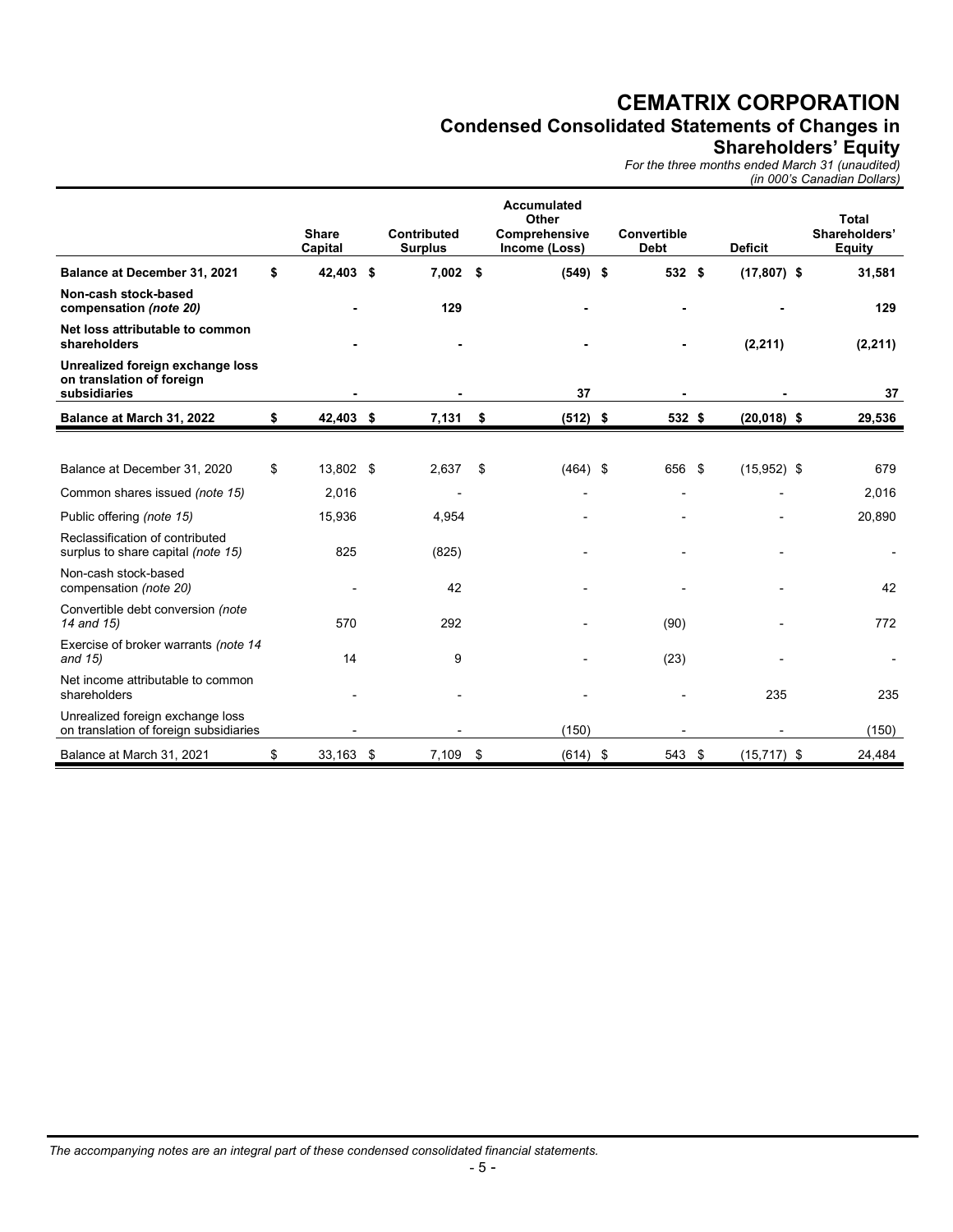# **Condensed Consolidated Statements of Cash Flows**

*For the three months ended March 31 (unaudited)* 

*(in 000's Canadian Dollars)*

|                                                                    | 2022           | 2021         |
|--------------------------------------------------------------------|----------------|--------------|
| Cash generated from (used in):                                     |                |              |
| <b>Operating activities</b>                                        |                |              |
| Net (Loss) Income attributable to common shareholders              | \$<br>(2, 211) | \$<br>235    |
| Add (deduct) non-cash items                                        |                |              |
| Provision for deferred taxes                                       | (28)           | (204)        |
| Depreciation and amortization                                      | 440            | 640          |
| Gain on sale of equipment                                          | (43)           |              |
| Unrealized foreign exchange gain (note 18)                         | (18)           | (56)         |
| Finance costs (note 17)                                            | 162            | 370          |
| Non-cash accretion of convertible debenture and earn out (note 17) | 90             | 81           |
| Non-cash stock-based compensation (note 20)                        | 129            | 42           |
| Non-cash fair value adjustment of derivatives (note 14)            |                | (1,621)      |
|                                                                    | (1, 478)       | (513)        |
| Net change in non-cash working capital items (note 21)             | 778            | 883          |
| Cash generated (used in) from operating activities                 | (700)          | 370          |
| <b>Investing activities</b>                                        |                |              |
| Purchase of property and equipment                                 | (530)          | (93)         |
| Proceeds on sale of property and equipment                         | 49             |              |
| Purchase of long-term investment (note 7)                          | (712)          |              |
| Purchase of intangibles                                            |                | (1)          |
|                                                                    |                |              |
| Net cash used in investing activities                              | (1, 193)       | (94)         |
| <b>Financing activities</b>                                        |                |              |
| Repayment of finance lease obligations (note 12)                   | (146)          | (149)        |
| Interest paid                                                      | (91)           | (277)        |
| Repayment of long-term debt (note 11)                              |                | (470)        |
| Repayment of bank operating loan (note 9)                          |                | (129)        |
| Repayment of secured debenture (note 11)                           |                | (1,000)      |
| Repayment of earn-out liability (note 13)                          |                | (1, 441)     |
| Proceeds from public offering, net of costs (note 15)              |                | 20,890       |
| Proceeds from exercise of options and warrants                     |                | 2,016        |
| Cash generated (used in) from financing activities                 | (238)          | 19,440       |
| Foreign exchange effect on cash                                    | 188            | (30)         |
| (Decrease) Increase in cash                                        | (1, 943)       | 19,686       |
| Cash, beginning of year                                            | 20,232         | 2,761        |
| Cash, end of period                                                | 18,289         | 22,447       |
|                                                                    |                |              |
| <b>Cash and cash equivalents</b>                                   | 18,289         | 22,161       |
| <b>Restricted cash</b>                                             |                | 286          |
|                                                                    |                |              |
|                                                                    | \$<br>18,289   | \$<br>22,447 |

*The accompanying notes are an integral part of these condensed consolidated financial statements.*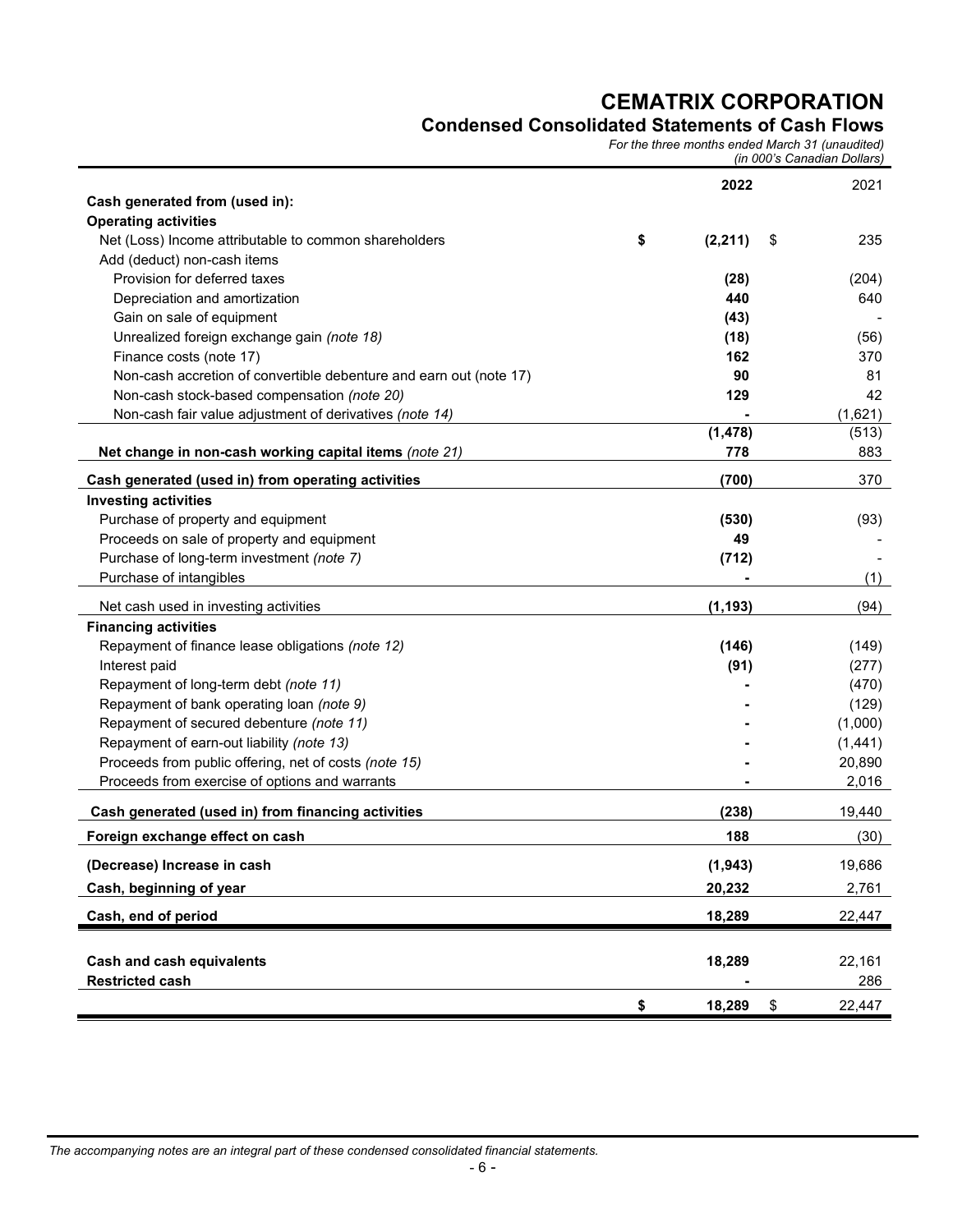#### **1. Corporate information**

CEMATRIX Corporation ("CEMATRIX" or the "Company") is a limited company incorporated in the province of Alberta, Canada whose common shares are publicly traded in Canada on the TSX Venture Exchange under the symbol "CVX.V" and in the United States on the OTCBB under the symbol "CTXXF". The Company is domiciled in Canada with its registered office at 9727 – 40th Street S.E., Calgary, Alberta, Canada.

CEMATRIX is a leading manufacturer and supplier of cellular concrete products with applications in a variety of markets across North America. The Company operates through its subsidiaries CEMATRIX (Canada) Inc., CEMATRIX (Calgary) Ltd., CEMATRIX (USA) Inc., MixOnSite USA, Inc. ("MOS"), Pacific International Grout Company ("PIGCO"), and Canadian Cellular Concrete Services Inc. ("CCCS").

The condensed consolidated financial statements of the Company for the three months ended March 31, 2022, were authorized for issue in accordance with a resolution of the Board of Directors on May 11, 2022.

#### **2. Basis of preparation**

#### **Statement of compliance**

These consolidated financial statements for the three months ended March 31, 2021, have been prepared in accordance with International Financial Reporting Standards ("IFRS") as issued by the International Accounting Standards Board ("IASB") and interpretations of the International Reporting Interpretation Committee ("IFRIC").

#### **Basis of measurement and going concern**

These consolidated financial statements were prepared on a going concern basis under the historical cost convention except for share-based payment transactions and certain financial instruments which are measured at fair value. Unless otherwise stated, all amounts presented in these financial statements are stated in thousands of Canadian dollars. The Company has also reclassified certain comparative figures to conform to the financial statement presentation adopted for the current year.

#### **Use of estimates and judgements**

The preparation of consolidated financial statements in conformity with IFRS requires management to make judgements, estimates and assumptions that affect the reported amounts of assets and liabilities at the date of the consolidated financial statements and the reported amounts of revenues and expenses during the reporting period. Although these estimates are based on management's best knowledge of the amount, event or actions, actual results ultimately may differ from those estimates. The areas involving a higher degree of judgement or complexity, or areas where assumptions and estimates are significant to the consolidated financial statements are disclosed in note 3.

#### **Functional and presentation currency**

These consolidated financial statements are presented in Canadian dollars, which is the Company's functional currency. The functional currency of CEMATRIX (USA) Inc., MOS and PIGCO is U.S. dollars ("USD").

#### **3. Significant accounting judgements, estimates and assumptions**

The preparation of condensed consolidated financial statements in conformity with IFRS requires management to make judgements, estimates and assumptions that affect the reported amounts of assets, liabilities and contingent liabilities at the date of the condensed consolidated financial statements and reported amounts of revenues and expenses during the reporting period. Judgements, estimates and assumptions are continuously evaluated and are based on management's experience and other factors, including expectations of future events that are believed to be reasonable under the circumstances. However, actual outcomes can differ from these estimates.

The key sources of these uncertainties that have a significant risk of causing material adjustment to the amounts recognized in the condensed consolidated financial statements are described in Note 3 of the audited consolidated financial statements for the year ended December 31, 2021. There have been no changes since that date.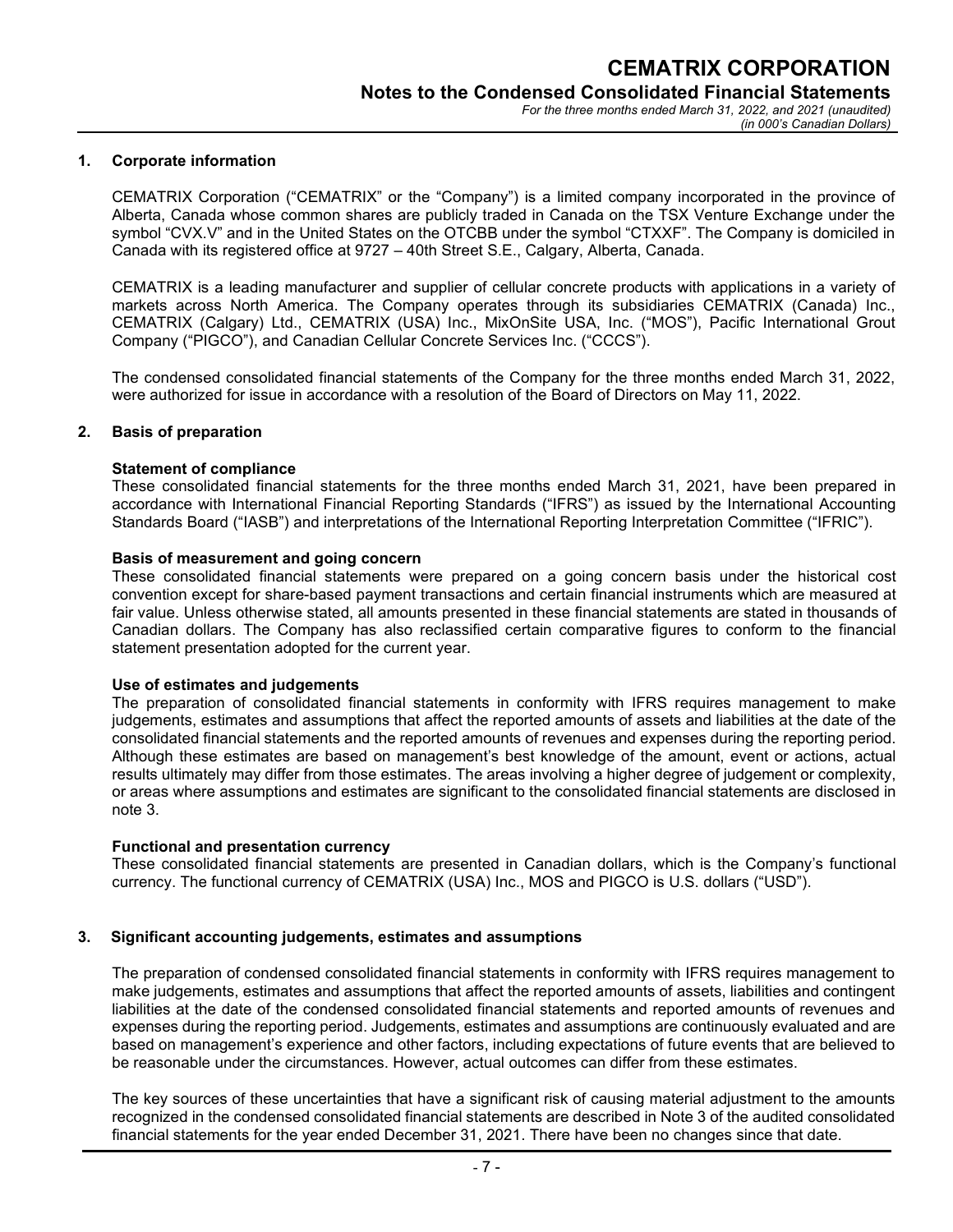#### **4. Significant accounting policies**

The significant accounting policies of the Company are outlined in Note 4 of the audited consolidated financial statements for the year ended December 31, 2021. Except for the following, there have been no changes since that date.

As a result of the Company's equity investment in Glavel Inc. (note 7), the Company has amended the accounting policy for Financial Instruments Classification as noted below.

# *Q)* **Financial Instruments**

#### Classification

The Company classifies its financial assets and financial liabilities in the following measurement categories: (i) those to be measured subsequently at fair value through profit or loss ("FVTPL"); (ii) those to be measured subsequently at fair value through other comprehensive income ("FVOCI"); and (iii) those to be measured at amortized cost. The classification of financial assets depends on the business model for managing the financial assets and whether the contractual cash flows represent solely payments of principal and interest ("SPPI"). For investments in equity instruments that are not held for trading, gains and losses will be recorded in profit or loss, unless, the Company has made an irrevocable election at the time of initial recognition to account for the equity investment at fair value through other comprehensive income. These investments in equity instruments are subsequently measured at fair value, and gains or losses, including interest income or dividend income, are recognized in profit or loss. Financial liabilities are classified as those to be measured at amortized cost unless they are designated as those to be measured subsequently at FVTPL (irrevocable election at the time of recognition). For assets and liabilities measured at fair value, gains or losses are either recorded in net loss or other comprehensive income (loss).

The Company reclassifies financial assets when one of the following occurs; (i) when its business model for managing those assets changes; (ii) the Company's investment has significant influence over the associate when it holds equity securities giving it the power to participate in the financial and operating policy decisions of the investee, without having control or joint control over those policies. Financial liabilities are not reclassified.

## **5. Trade and other receivables**

Trade and other receivables consist of the following components as at March 31, 2022, and December 31, 2021:

|                                                     | 2022                      | 2021                 |
|-----------------------------------------------------|---------------------------|----------------------|
| Trade receivables<br>Holdbacks<br>Other receivables | 3,203<br>\$<br>1,178<br>9 | 3,954<br>1,044<br>20 |
| <b>Expected Credit Loss</b>                         | '77)                      | (107)                |
|                                                     | 4,313                     | 4.911                |

Trade receivables and holdbacks are unsecured and non-interest bearing and are generally on 30-day terms subject to standard ten percent construction holdbacks on most of its sales over \$100. Holdbacks are generally collectible forty-five days after completion of the work performed by the Company, however, holdbacks can be outstanding much longer, if the holdback release is tied to the completion of the entire project by the general contractor. The Company is normally a subcontractor to the general contractor and only completes a portion of the total work to be completed by the general contractor and accordingly certain holdbacks can be outstanding for up to a year or more.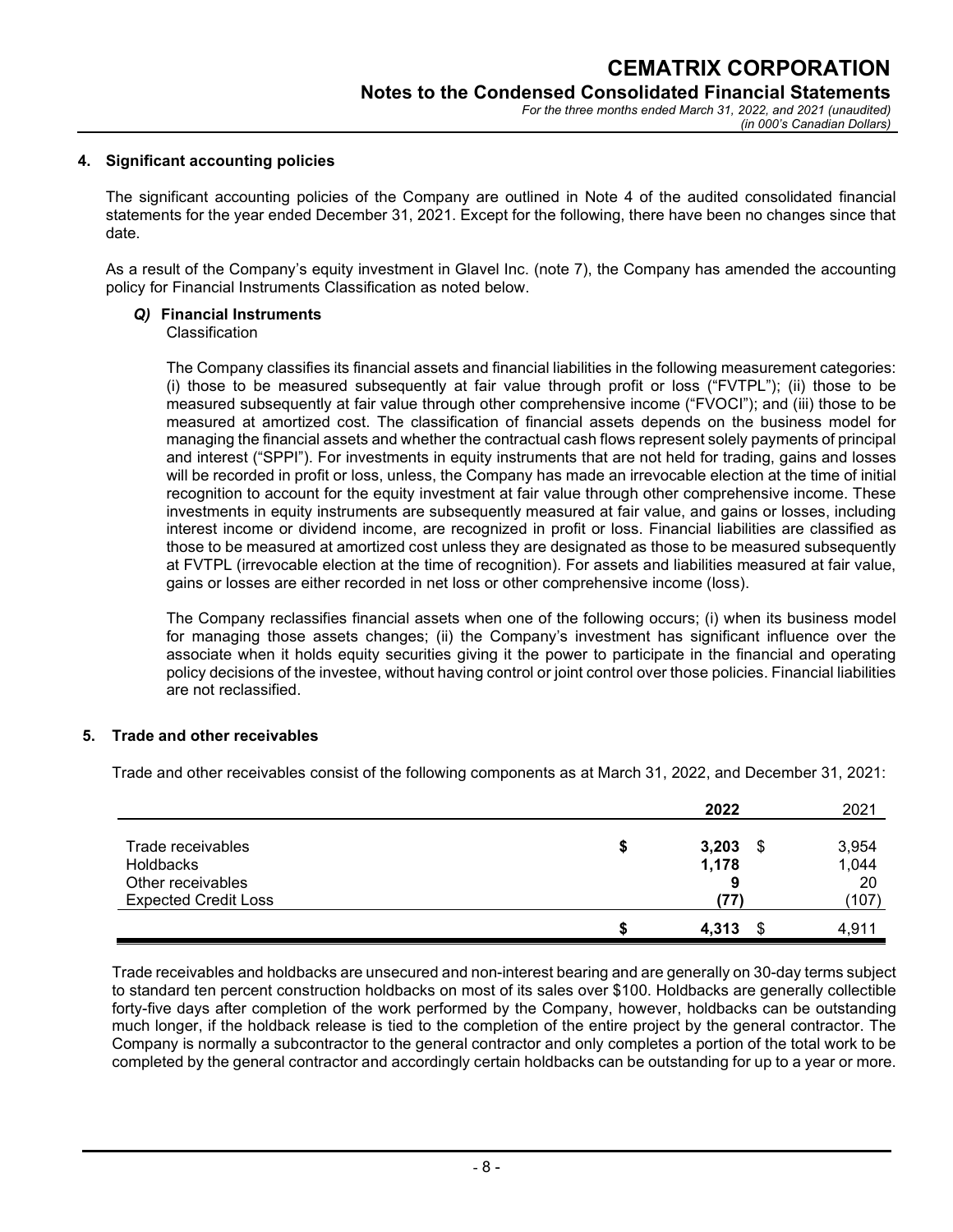## **Notes to the Condensed Consolidated Financial Statements**

*For the three months ended March 31, 2022, and 2021 (unaudited) (in 000's Canadian Dollars)*

#### **5. Trade and other receivables** *(continued)*

The aging of the trade receivables were as follows as at March 31, 2022, and December 31, 2021:

|                      | 2022              | 2021  |
|----------------------|-------------------|-------|
|                      |                   |       |
| $1-30$ days          | \$<br>1,109<br>\$ | 2,841 |
| 31-60 days           | 1,898             | 513   |
| 61-90 days           | 144               | 465   |
| Greater than 90 days | 52                | 135   |
|                      | \$<br>3,203       | 3,954 |

In determining the recoverable amount of a trade, holdbacks and other receivables, the Company performs a risk analysis considering the type and age of the outstanding receivable and the credit worthiness of the counterparties. The Company considers trade accounts receivable past due if they are greater than 60 days, except for holdbacks that have been invoiced and are part of trade receivables but are not collectible until the completion of the entire project as discussed above.

#### **6. Inventory**

Inventory consists of the following components as at March 31, 2022, and December 31, 2021:

|                                           | 2022 | 2021 |
|-------------------------------------------|------|------|
| Raw materials (principally foaming agent) | 681  | 718  |
|                                           | 681  | 718  |

Inventory expensed as part of cost of sales was \$249 and \$191 for the three months ended March 31, 2022, and 2021, respectively.

## **7. Long-term investment**

|            | <b>March 31, 2022</b>   |                           |       | December 31, 2021        |     |                   |  |  |
|------------|-------------------------|---------------------------|-------|--------------------------|-----|-------------------|--|--|
|            | <b>Number of Shares</b> | <b>Fair Value</b><br>Cost |       | Number of Shares<br>Cost |     | <b>Fair Value</b> |  |  |
|            |                         |                           |       |                          |     |                   |  |  |
| Glavel Inc | 256.061                 | \$712                     | \$712 |                          | \$0 | \$0               |  |  |

On February 15, 2022, the Company acquired 256,061 shares of Glavel Inc. ("Glavel") at a price of \$2.11 USD for a total investment of \$712. Glavel is a company that manufactures an ultra-lightweight fill material made from recycled glass. As the Company's investment represents less than 10% ownership, the Company classifies the Glavel shares as an investment at fair value through profit or loss.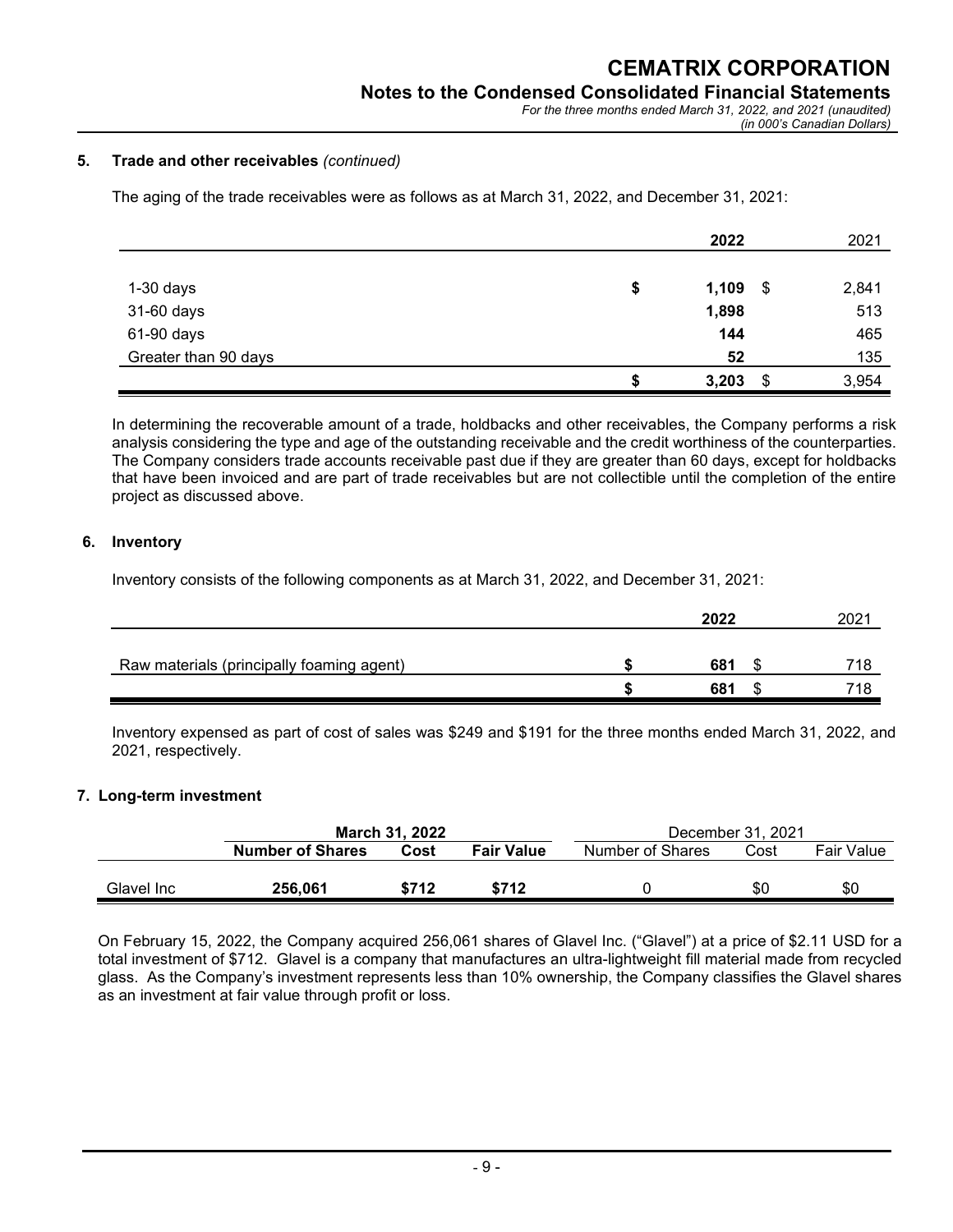#### **8. Goodwill and intangible assets**

Goodwill and intangibles consist of the following components as at March 31, 2022, and December 31, 2021:

|                                      | Indefinite           |                  |                  |                          |                  |
|--------------------------------------|----------------------|------------------|------------------|--------------------------|------------------|
|                                      | lives                | <b>Product</b>   | <b>Sales</b>     |                          |                  |
|                                      | intangible<br>assets | testing<br>costs | backlog          | Goodwill                 | <b>Total</b>     |
| Cost                                 |                      |                  |                  |                          |                  |
| At December 31, 2021                 | 465                  | 303              | 2,260            | 5,754                    | 8,782            |
| Additions                            |                      |                  |                  |                          |                  |
| Exchange difference                  |                      |                  | 23               | (82)                     | (59)             |
| At March 31, 2022                    | 465                  | 303              | 2,283            | 5,672                    | 8,723            |
| <b>Accumulated amortization</b>      |                      |                  |                  |                          |                  |
| At December 31, 2021                 | (465)                | (303)            | (2, 260)         |                          | (3,028)          |
| Amortization                         |                      |                  |                  |                          |                  |
| Exchange difference                  |                      |                  | (23)             |                          | (23)             |
| At March 31, 2022                    | (465)                | (303)            | (2, 283)         |                          | (3,051)          |
| Net book value                       |                      |                  |                  |                          |                  |
| At March 31, 2022                    |                      |                  |                  | 5,672                    | 5,672            |
|                                      |                      |                  |                  |                          |                  |
| Cost                                 | 465                  | 302              |                  |                          |                  |
| At December 31, 2020<br>Additions    |                      | 1                | 2,267            | 5,779                    | 8,813            |
| Exchange difference                  |                      |                  | (7)              | (25)                     | (32)             |
| At December 31, 2021                 | 465                  | 303              | 2,260            | 5,754                    | 8,782            |
|                                      |                      |                  |                  |                          |                  |
| Accumulated amortization             |                      |                  |                  |                          |                  |
| At December 31, 2020<br>Amortization |                      |                  | (1,539)<br>(718) |                          | (1,539)<br>(718) |
| Impairment                           | (465)                | (303)            |                  |                          | (768)            |
| Exchange difference                  |                      |                  | (3)              |                          | (3)              |
| At December 31, 2021                 | (465)                | (303)            | (2, 260)         | $\overline{\phantom{0}}$ | (3,028)          |
| Net book value                       |                      |                  |                  |                          |                  |
| At December 31, 2021                 |                      |                  |                  | 5,754                    | 5,754            |

#### **Indefinite life intangible assets**

The intangible assets with indefinite lives include foaming agent technology, process licenses and trademarks. The foaming agent technology relates to the cost of obtaining a foaming agent formula which is used in the production of cellular concrete. The process licenses relate to the cost of obtaining a mechanical process patent which the Company believes could enhance the production of its cellular concrete although the Company has not pursued this opportunity to date. The process is protected by the patent which is registered in the U.S. The trademarks relate to cost of registering certain trademarks in both Canada and the U.S. These trademarks are renewed as required for a nominal cost. Due to the age of the assets and lack of commercial progress with respect to the assets, Management assessed all of the indefinite life intangible assets as impaired at the end of 2021.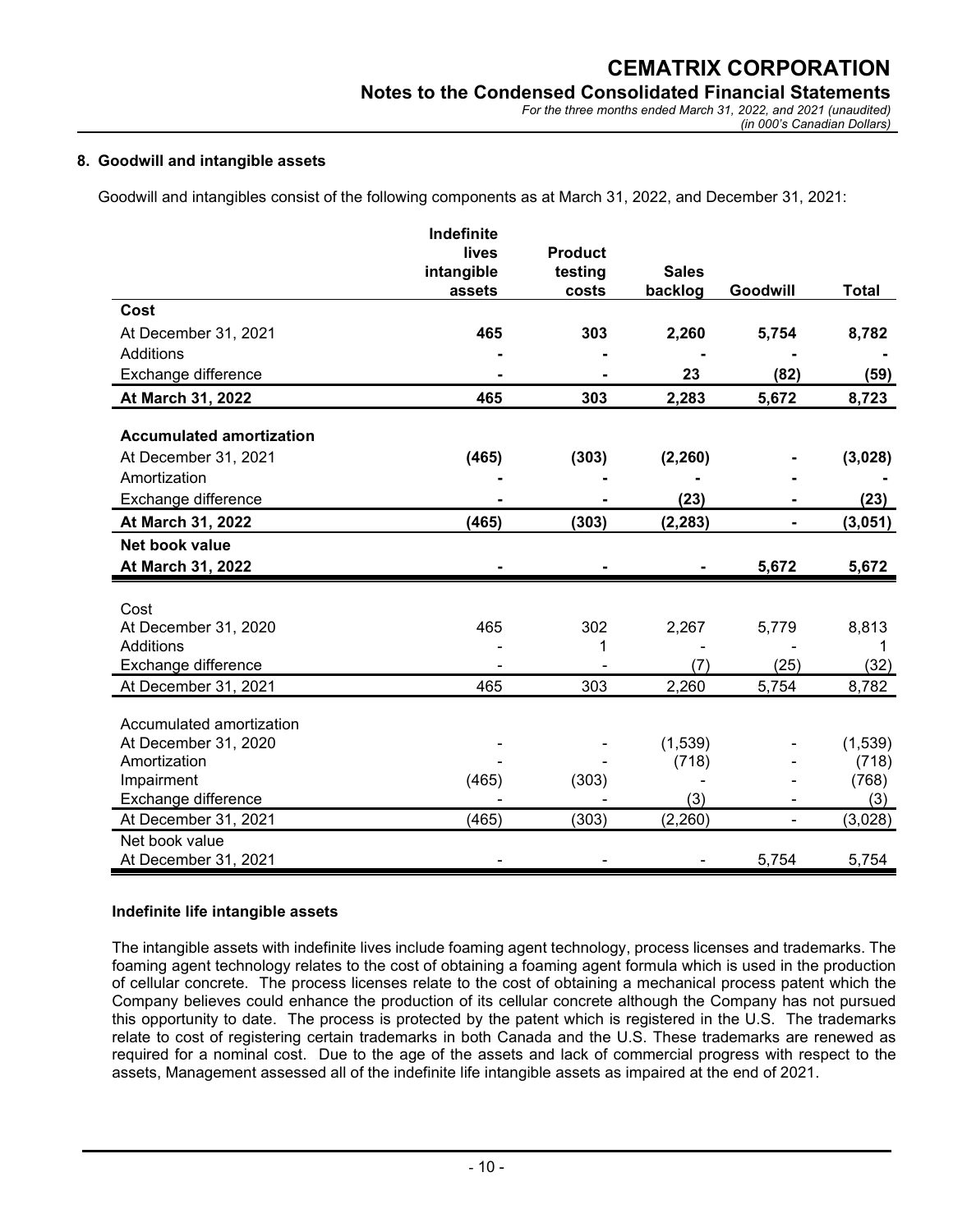#### **8. Goodwill and intangible assets** *(continued)*

#### **Product Testing Costs**

Product testing costs relate to third party testing and verification of certain qualities of the Company's products. Management assessed the value of the product testing costs and determined that the fair value was indeterminable and the value in use was nil.

#### **Sales Backlog**

The sales backlog intangible assets were created as a result of the acquisitions of MOS and PIGCO. The sales backlog intangible assets acquired by the Company in the MOS acquisition and PIGCO acquisitions were fully amortized as of December 31, 2021.

#### **Goodwill**

Goodwill was created as a result of the MOS acquisition and arises principally from the ability to leverage the larger base of operations, the assembled workforce, future growth and the potential to realize synergies in the form of cost savings.

#### **9. Bank operating loan and restricted cash**

#### **CWB Credit Facility**

CEMATRIX's wholly owned subsidiary, CEMATRIX (Canada) Inc. entered into a financing arrangement with the Canadian Western Bank ("CWB") which provides a \$1,500 demand operating loan (the "Loan"). The Loan beared interest at an amount equal to 2% above the CWB's prime lending rate and was secured by a general security agreement providing a first secured interest on the receivables and inventory of CEMATRIX (Canada) Inc. The Loan was further guaranteed by the Company with a general security agreement providing a first secured interest on all present and after acquired property of the Company. Under the terms of the Loan, the CWB would advance up to \$1,500 based on 75% of trade receivables less than ninety days outstanding at the end of each month and 50% of inventories (up to a maximum \$250). Based on these terms the actual Loan availability on December 31, 2021, was \$1,496 of which \$nil was outstanding.

The Loan contained quarterly covenants for consolidated cash flow coverage ratio, consolidated debt to tangible net worth ratio, and consolidated current ratio. At December 31, 2021, Cematrix (Canada) Inc. was in compliance with the consolidated debt to tangible net worth and current ratio covenants; however, it was in breach of cash flow coverage ratio.

In February 2022, the Company cancelled the credit facility with the CWB.

## **CIBC Credit Facility**

CEMATRIX has entered into a financing arrangement with the Canadian Imperial Bank of Commerce (the "Bank" or "CIBC") which provides a \$5,000 asset-based credit facility (the "Credit Facility"). The Credit Facility bears interest at an amount equal to 1.5% above the Bank's prime lending rate, which is currently at 3.2% and is secured by a general security agreement providing a first secured interest on the receivables and inventory of CEMATRIX (Canada) Inc, PIGCO, and MOS. The Credit Facility is further guaranteed by the Company with a general security agreement providing a first secured interest on all present and after acquired property of the Company.

Under the terms of the Credit Facility, the Bank will advance up to \$5,000 based on 75% of trade receivables less than ninety days outstanding at the end of each month and 50% of inventories. The actual availability the Credit Facility on March 31, 2022, was \$2,569 of which \$nil was outstanding (\$nil – December 31, 2021).

The Credit Facility contains three financial covenants. The three financial covenants are the current ratio, debt to EBITDA ratio, and debt service coverage ratio. The current ratio and debt to EBTIDA ratios are tested quarterly and the debt service coverage ratio is tested annually. As at March 31, 2022, CEMATRIX was in compliance with the financial covenants that are tested quarterly.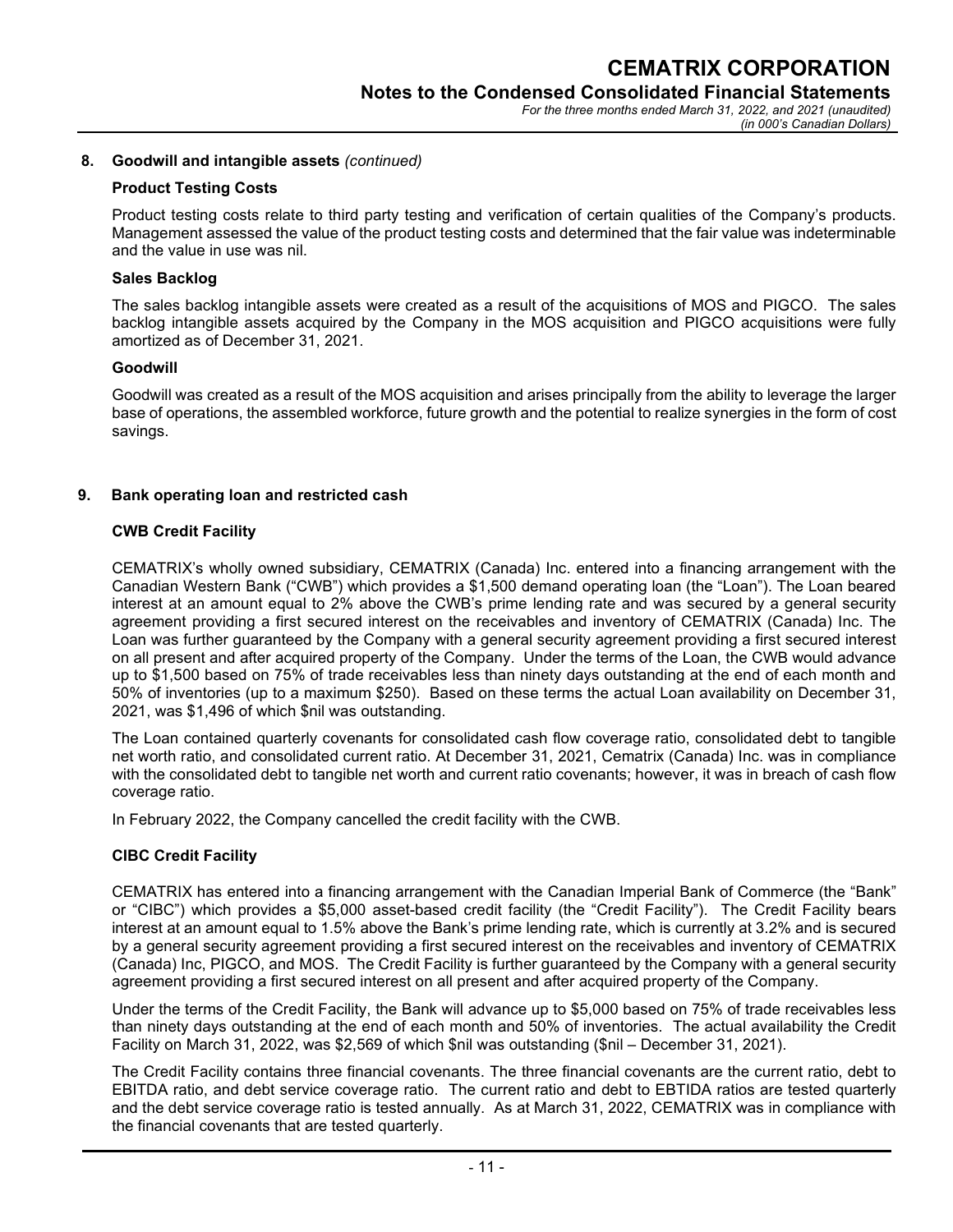### **9. Bank operating loan and restricted cash** *(continued)*

#### **Restricted cash**

In December 2020, the Company entered into an agreement with the Bank; whereby the Bank provided a letter of credit for an amount of \$207 to be held by a customer as security for a certain project. Under the terms of its prior Loan, the Company was required to place this amount as a pledged bank balance, essentially, restricting the use of this cash amount until the project is completed. Under the terms of the new CIBC Credit Facility the Company is able to issue letters of credit without the requirement to place an equal amount as a pledged bank balance. As a result, the restricted cash was released back to the Company in March 2022.

The Company had an additional \$79 in restricted cash that was pledged in support of a corporate credit card program. The Company has cancelled that program and replaced it with a program that is secured by its CIBC Credit Facility. As a result, the restricted cash was released back to the Company in March 2022.

#### **10. Trade and other payables**

Trade and other payables consist of the following components as at March 31, 2022, and December 31, 2021:

|                                               |   | 2022  |    | 2021  |
|-----------------------------------------------|---|-------|----|-------|
|                                               |   |       |    |       |
| Trade payables                                | S | 2,111 | \$ | 2,319 |
| Accrued interest                              |   | 20    |    | 18    |
| Other accruals                                |   | 190   |    | 690   |
| Payroll remittance and goods and services tax |   | 918   |    | 177   |
|                                               |   | 3,239 | S  | 3,204 |

#### **11. Long-term debt**

Long-term debt consists of the following components as at March 31, 2022, and December 31, 2021:

|                      | Maturity         | Interest rate | 2022        |   | 2021  |
|----------------------|------------------|---------------|-------------|---|-------|
| <b>BDC</b> financing |                  |               |             |   |       |
| Loan #4              | August 1, 2026   | Floating      | 1,218       |   | 1,236 |
| Loan #5              | December 1, 2025 | Floating      | 2,332       |   | 2,367 |
|                      |                  |               | 3,550       |   | 3,603 |
| Less current portion |                  |               | (864)       |   | (877) |
|                      |                  |               | \$<br>2,686 | S | 2,726 |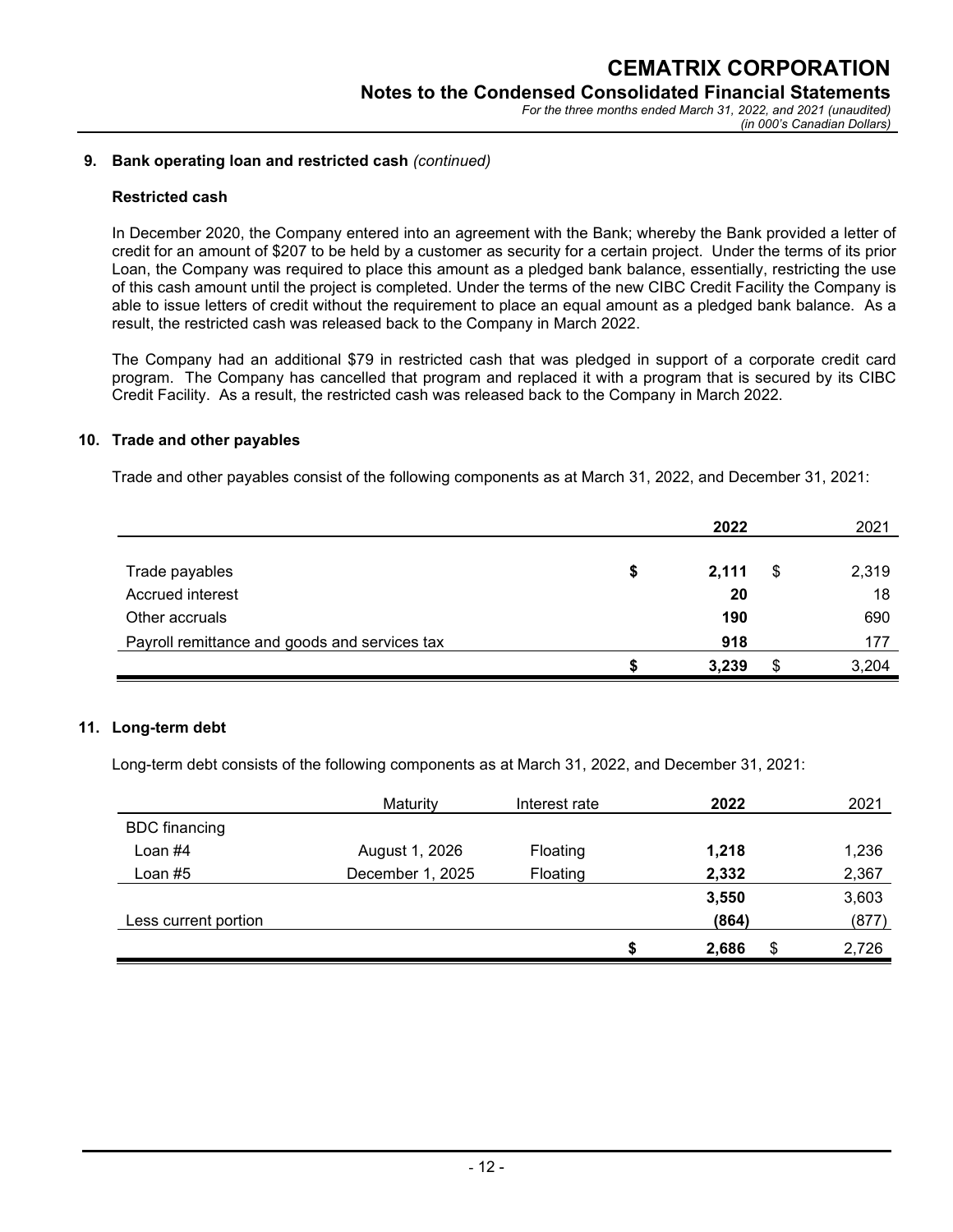### *11.* **Long-term debt** *(continued)*

# **Reconciliation of Long-term debt**

The following table reconciles the changes in cash flows from financing activities for the Company's long-term debt:

|                                                           |   | 2022           | 2021    |
|-----------------------------------------------------------|---|----------------|---------|
|                                                           |   |                |         |
| Long-term debt, January 1                                 | S | \$<br>3.603    | 5,968   |
| Repayment of long-term debt                               |   | $\blacksquare$ | (2,319) |
|                                                           |   | 3,603          | 3,649   |
| Effect of unrealized foreign exchange gain on income      |   | (18)           | (31)    |
| Effect of unrealized foreign exchange gain on translation |   | (35)           | (15)    |
| Long-term debt, end of the period                         |   | 3,550          | 3,603   |

# *Business Development Bank of Canada Financing ("BDC Financing"):*

Loan 1 – In June 2016, the Company's wholly-owned subsidiary, CEMATRIX (Canada) Inc., entered into an agreement with the BDC for a working capital loan of \$500. The loan was fully drawn down in December 2016. The interest, payable monthly, was set at 3.86% above the BDC floating base rate. The loan was fully repaid in the first quarter of 2021.

Loan 2 – In October 2016, the Company's wholly-owned subsidiary, CEMATRIX (Canada) Inc., entered into an agreement with the BDC for an equipment loan of \$500. The loan was fully drawn down in April 2019. The interest, payable monthly, was set at 1.85% above the BDC floating base rate. The loan was fully repaid in the first quarter of 2021.

Loan 3 – In March 2017, the Company's wholly-owned subsidiary, CEMATRIX (Canada) Inc., entered into an agreement with the BDC for a loan of \$100 to fund the first-year costs related to a program offered by the BDC that will assist the Company in establishing its growth strategy. The loan was fully drawn down in March 2017. The interest, payable monthly, was set at 1.00% above the BDC floating base rate. The loan was fully repaid in the first quarter of 2021.

Loan 4 – In May 2018 the Company entered into an agreement with the BDC for a loan of \$1,800 USD to fund a portion of the purchase price of the MOS acquisition. The interest, which is currently 6.55% and is payable monthly, is set at 1.60% above the current BDC floating USD base rate of 4.95%. The loan is repayable over eight years, with seasonal payments of principal required. Payments of principal of \$38 USD were required from September to December 2018. Payments of principal of \$38 USD are required from July to December for the years 2019 to 2025 and from July to August 2026. On May 31, 2018, the Canadian dollar equivalent of this loan was \$2,333. On March 31, 2022, the Canadian dollar equivalent of this was \$1,218. The difference being \$1,115 which is due to principal repayments of \$1,046 and unrealized foreign exchange gain of \$69 being recognized in the statement of loss and comprehensive loss.

Loan 5 – In October 2019, the Company's wholly-owned subsidiary, CEMATRIX (USA) Inc. entered into an agreement with the BDC for a loan of \$2,800 USD to fund the purchase price of the PIGCO acquisition. The interest, payable monthly, was initially set at 3.70% above the BDC floating USD base rate. Subsequently, in the first quarter of 2021, the interest rate was renegotiated to 1.60% above the BDC floating USD base rate and therefore, currently at 6.30%. The loan is repayable over six years, with seasonal payments of principal required. A principal repayment of \$78 USD is required from July to December from years 2020 to 2025. On October 1, 2019, the Canadian dollar equivalent of this loan was \$3,708. On March 31, 2022, the Canadian dollar equivalent of this was \$2,332.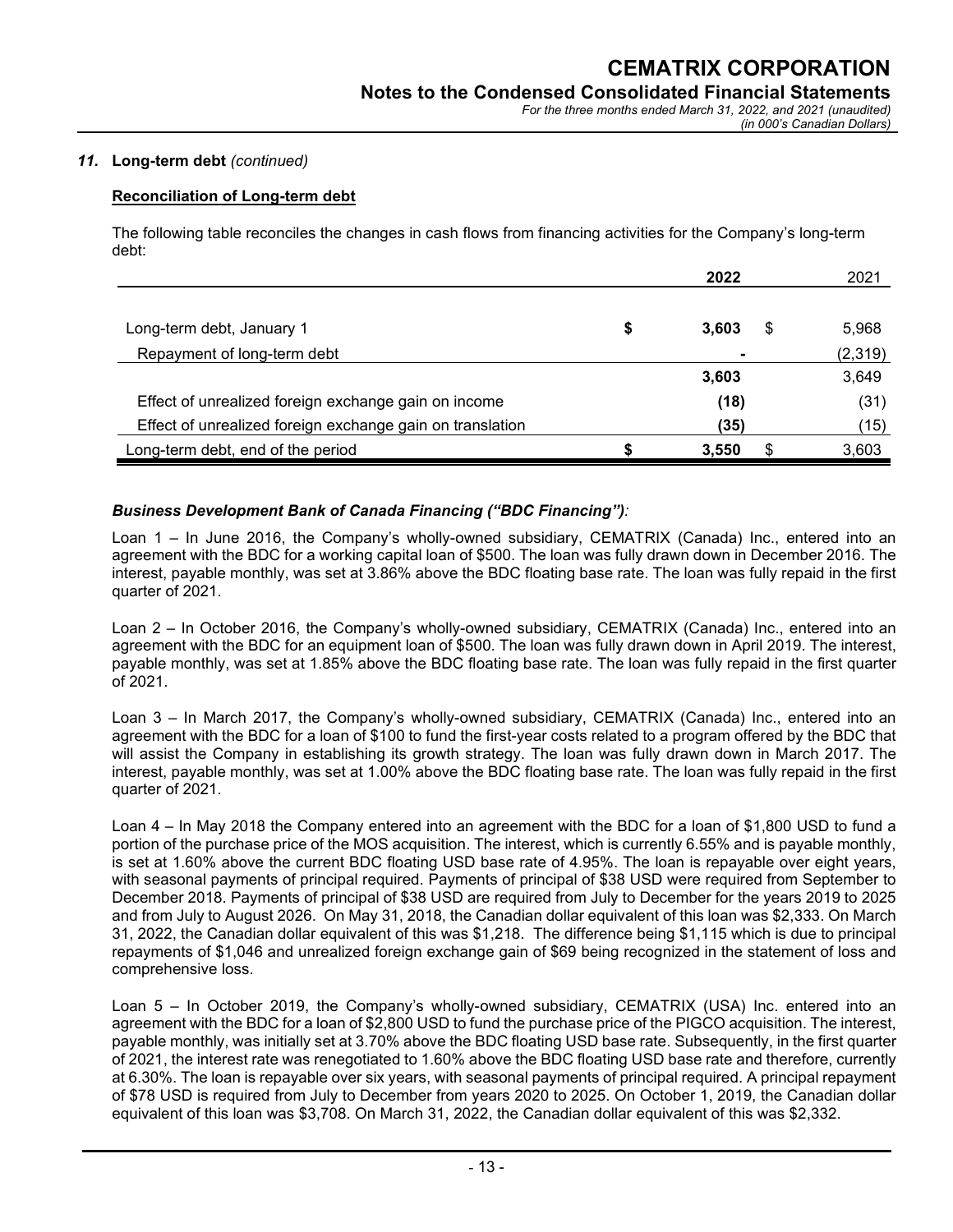#### **11. Long-term debt** *(continued)*

The difference being \$1,376, which is the combination of principal repayments of \$1,184 and unrealized foreign exchange gain of \$192 being recognized on the translation of foreign subsidiaries.

The Loans may be prepaid, on each anniversary date, up to 15% of the then outstanding principal amount but if not used the prepayment privilege for that anniversary date ceases. In addition to the annual privilege the Company may prepay all or part of the principal outstanding plus any interest owing up to the time of prepayment plus an indemnity equal to three months interest on the prepaid principal at the floating rate then applicable. The prepayment option is considered to be an embedded derivative with a nominal fair value as at March 31, 2022.

The BDC Financing loans are secured with a general security agreement providing a first security interest in the Company's current owned equipment and new equipment acquired pursuant to the BDC Financings and a security interest in all present and after acquired personal property of the Company subject only to lender charges on receivables and inventory in support of the Company's demand operating loan and future charges on specific equipment to a creditor for financing the purchase or lease thereof.

The BDC Financing Loan 4 and Loan 5 have a consolidated fixed charge coverage ratio financial covenant which is tested annually. At December 31, 2021, the Company was not in compliance with this covenant. On the same date, the BDC provided a tolerance for this covenant breach for the period up to and including December 31, 2021.

#### *Secured Debenture:*

In February 2014, the Company issued a secured debenture for \$1,000 to an unrelated party. The interest, payable monthly was set at 9% per annum. The Company fully repaid the secured debenture during the first quarter of 2021.

#### **12. Lease obligations**

Lease obligations consist of the following components as at March 31, 2022 and December 31, 2021:

|                                          | 2022              | 2021  |
|------------------------------------------|-------------------|-------|
| Lease obligations, January 1             | \$<br>1,684<br>\$ | 2,065 |
| Additions                                | 50                | 239   |
| Lease payments (including interest)      | (179)             | (765) |
| Interest expense (note 17)               | 33                | 154   |
| Foreign exchange                         | (16)              | (9)   |
| Value of lease obligation, end of period | 1,572             | 1,684 |
| Less current portion                     | (621)             | (578) |
| Lease obligations, end of the period     | 951<br>S          | 1,106 |

The Company's lease obligations mainly relate to real property leases that are utilized within their operations. The Company has also entered into leases pertaining to various pieces of operating equipment including cars, trucks, trailers and computer equipment. Leases are entered into and terminated when they meet specific business requirements.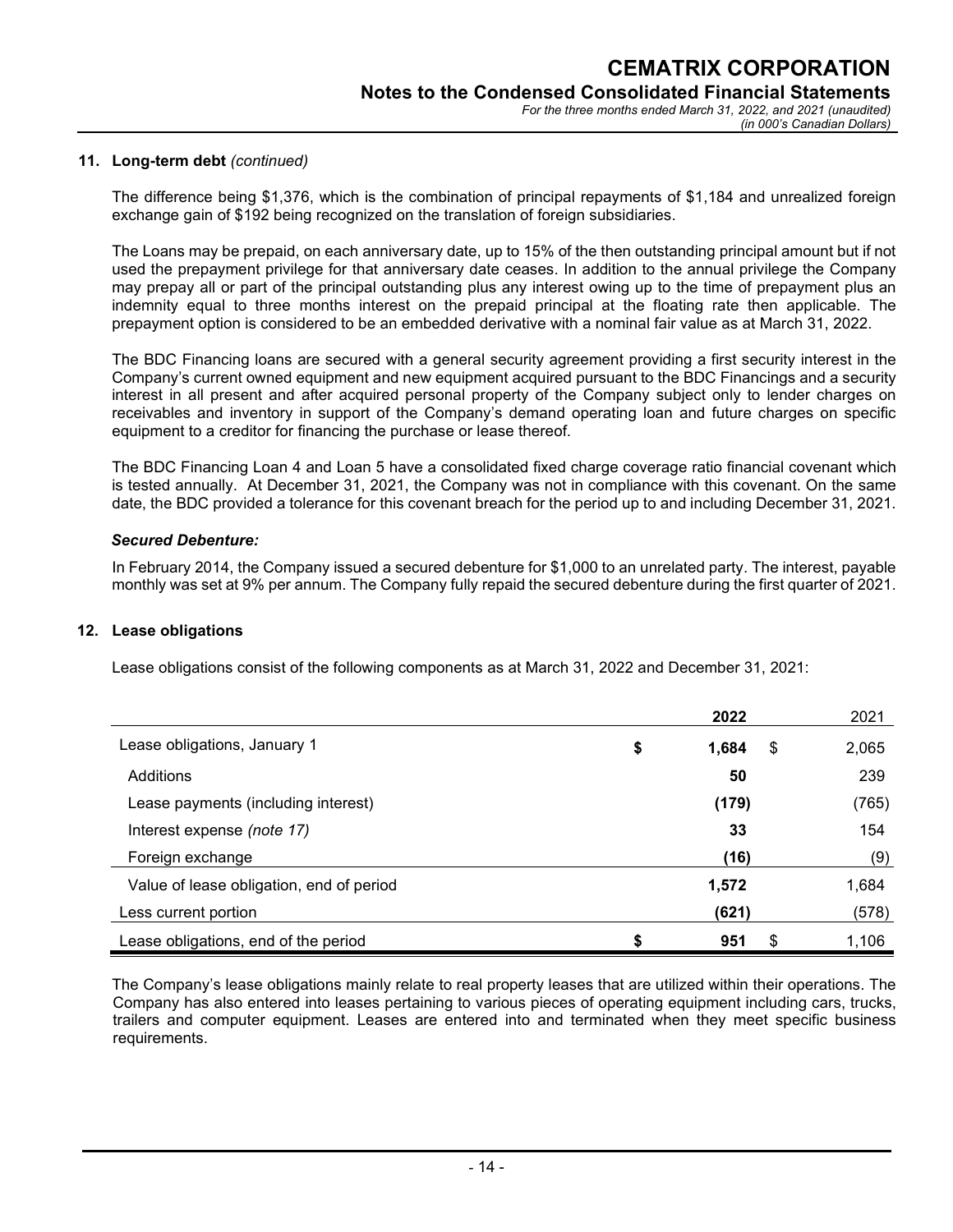#### **13. Earn-out liability**

The earn-out will pay the Vendor 70% of the earnings before interest, income taxes, depreciation and amortization ("EBITDA") of MOS above \$500 USD for the first 12 month period after May 31, 2018 and 65% of the EBITDA above \$500 USD for the second and third 12 month periods after May 31, 2018. At a 27% discount rate, the earnout liability, which is denominated in USD is measured at FVTPL and recalculated at every reporting period based upon management's estimate which considers economic conditions, customer demand for MOS's services and current borrowing rates available to the Company.

In addition, upon acquisition of PIGCO in October 2019, the Company has agreed to pay an annual earn-out payment to the Vendor for four years following the closing date of the acquisition. The earn-out payment is calculated on the operations of PIGCO annually and pay 65% of the EBITDA above \$500 USD to the Vendor, ending September 30, 2023.

Earn-out liability consists of the following components as at March 31, 2022, and December 31, 2021:

|                                   | 2022 | 2021    |
|-----------------------------------|------|---------|
| Earn-out liability, January 1     | S    | 2,128   |
| Revaluation in the year           |      | (132)   |
| Addition                          |      |         |
| Payments                          |      | (2,047) |
| Interest (note 17)                |      | 29      |
| Accretion expense (note 17)       |      | 53      |
| Foreign exchange difference       |      | (31)    |
| Earn-out liability, end of period |      |         |
| Less current portion              |      |         |
| Earn-out liability, non-current   |      |         |

In the first quarter of 2021, the Company paid out Tranche 1 and 2 associated with the MOS acquisition and Tranche 1 associated with PIGCO acquisition. In the third quarter of 2021, the company paid out the last tranche associated with MOS acquisition. The Tranche 2 period in relation with the PIGCO acquisition was completed in the third quarter of 2021 and the EBITDA in PIGCO did not meet the threshold criteria as explained above resulting in no earnout expense for Tranche 2.

#### **14. Convertible debt**

On April 22, 2020, the Company issued unsecured convertible debenture with a total principal amount of \$5,720 at a price of \$1,000 per debenture. The convertible debenture bears interest at a rate of 8% per year, payable semiannually, till its maturity date of April 22, 2023. At the option of the holder, each debenture is convertible into 2,500 units of the Company at a conversion price of \$0.40 per unit, prior to the maturity date. Each unit consists of one common share of the Company and one-half of a share purchase warrant. Each share purchase warrant entitles the holder to purchase one common share of the Company at an exercise price of \$0.45 for a period of 36 months, following the date of its issuance. The Company may force the conversion of outstanding debentures, upon 30 days written notice, after a period of 12 months, in the event the Company's common shares price exceeds \$0.80 per share for the preceding twenty consecutive trading days.

The convertible debentures are compound financial instruments, trifurcated into a forced conversion feature, host debt contract and equity feature. The forced conversion feature is an embedded derivative as its value is not closely related with the value of the host debt contract.

The forced conversion feature is measured at fair value, with changes being recognized in profit or loss. The fair value of the forced conversion feature was determined using a modified Black-Scholes valuation model. The host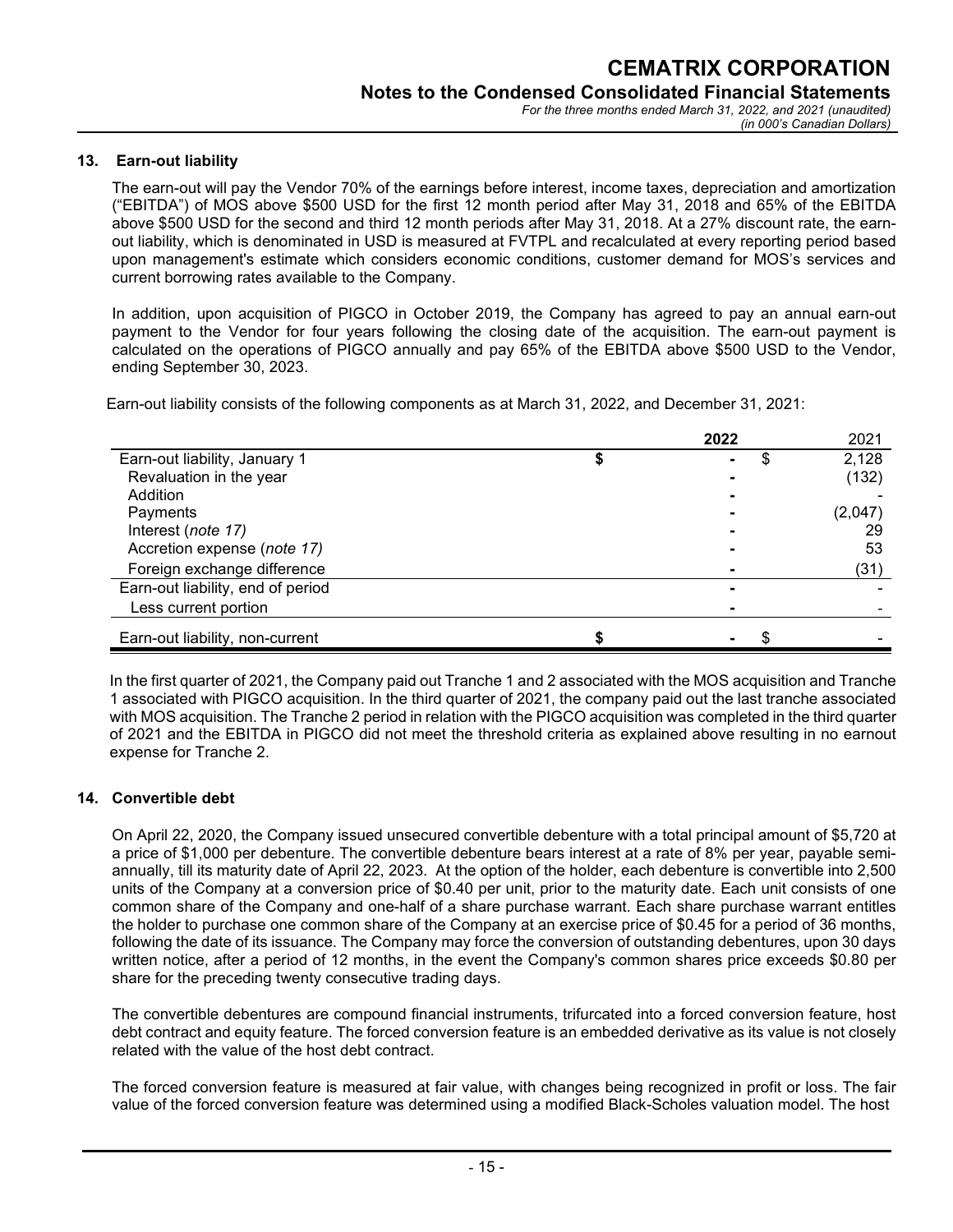#### **14. Convertible debt** *(continued)*

debt contract was initially measured at its fair value and subsequently measured at amortized cost over the term to maturity, using an effective interest rate of 20.61%.

The equity feature is comprised of a base conversion feature and brokers warrants. The base conversion feature is valued on a residual basis after accounting for the host debt and forced conversion features and represents the 14,300,000 units that are issuable on the conversion of \$5,720 convertible debentures. The broker warrants are valued on a fair value basis and represents the 1,100,000 units that were issued on close and included in the transaction costs allocated to the various components. The fair value of the brokers' warrants was also determined using a modified Black-Scholes valuation model with the following assumptions: expected dividend yield of 0%, expected volatility of 65.0%, which is based on historical volatility, risk free interest rate of 0.39% and an expected maturity of 3 years.

Transaction costs of \$639 in cash, \$220 in additional debentures and 1,100,000 brokers' warrants valued at \$300 were incurred on the issuance and have been allocated pro rata to the various components, based on actual allocation of proceeds upon initial recognition. The transaction costs allocated to forced conversion feature was expensed in profit or loss, while the transaction costs allocated to host debt and equity feature were recorded against their respective components. The \$220 transaction cost in additional debentures was included with the principal offering for a total consideration of \$5,720. The additional debentures have a price of \$1,000 per debenture and convertible into units in the same manner as mentioned above for principal offering. The brokers' warrants entitle the holder to acquire one unit of the Company at a conversion price of \$0.40 per unit at any time before three years, following the date of this transaction. Each unit consists of one common share and one-half of a share purchase warrant with the same exercise price and expiry term for warrants as mentioned above for principal offering.

At March 31, 2022, and December 31, 2021, the following assumptions were used for forced conversion feature:

|                                       | 2022      | 2021      |
|---------------------------------------|-----------|-----------|
| Estimated fair value per common share | \$0.0077  | \$0.0075  |
| Common share price                    | \$0.24    | \$0.33    |
| Risk-free interest rate               | 2.27%     | 0.95%     |
| <b>Expected life</b>                  | 1.1 years | 1.3 years |
| Expected volatility in stock price    | 90.9%     | 70.4%     |

Convertible debenture consists of the following components as at March 31, 2022, and December 31, 2021:

|                                               | <b>Host Debt</b> | <b>Forced</b>     | <b>Equity</b>  |       |
|-----------------------------------------------|------------------|-------------------|----------------|-------|
|                                               | <b>Contract</b>  | <b>Conversion</b> | <b>Feature</b> | Total |
| At December 31, 2020                          | 3,787            | (314)             | 656            | 4,129 |
| Interest expense (note 17)                    | 301              |                   |                | 301   |
| Accretion expense (note 17)                   | 252              |                   |                | 252   |
| Conversion – shares and warrants (net of tax) | (919)            | 28                | (101)          | (992) |
| Interest payment                              | (314)            |                   |                | (314) |
| Exercise of broker warrants                   |                  |                   | (23)           | (23)  |
| Fair value adjustment loss                    |                  | 259               |                | 259   |
| At December 31, 2021                          | 3,107            | (27)              | 532            | 3,612 |
| Interest expense (note 17)                    | 71               |                   |                | 71    |
| Accretion expense (note 17)                   | 90               |                   |                | 90    |
| At March 31, 2022                             | 3,268            | (27)              | 532            | 3,773 |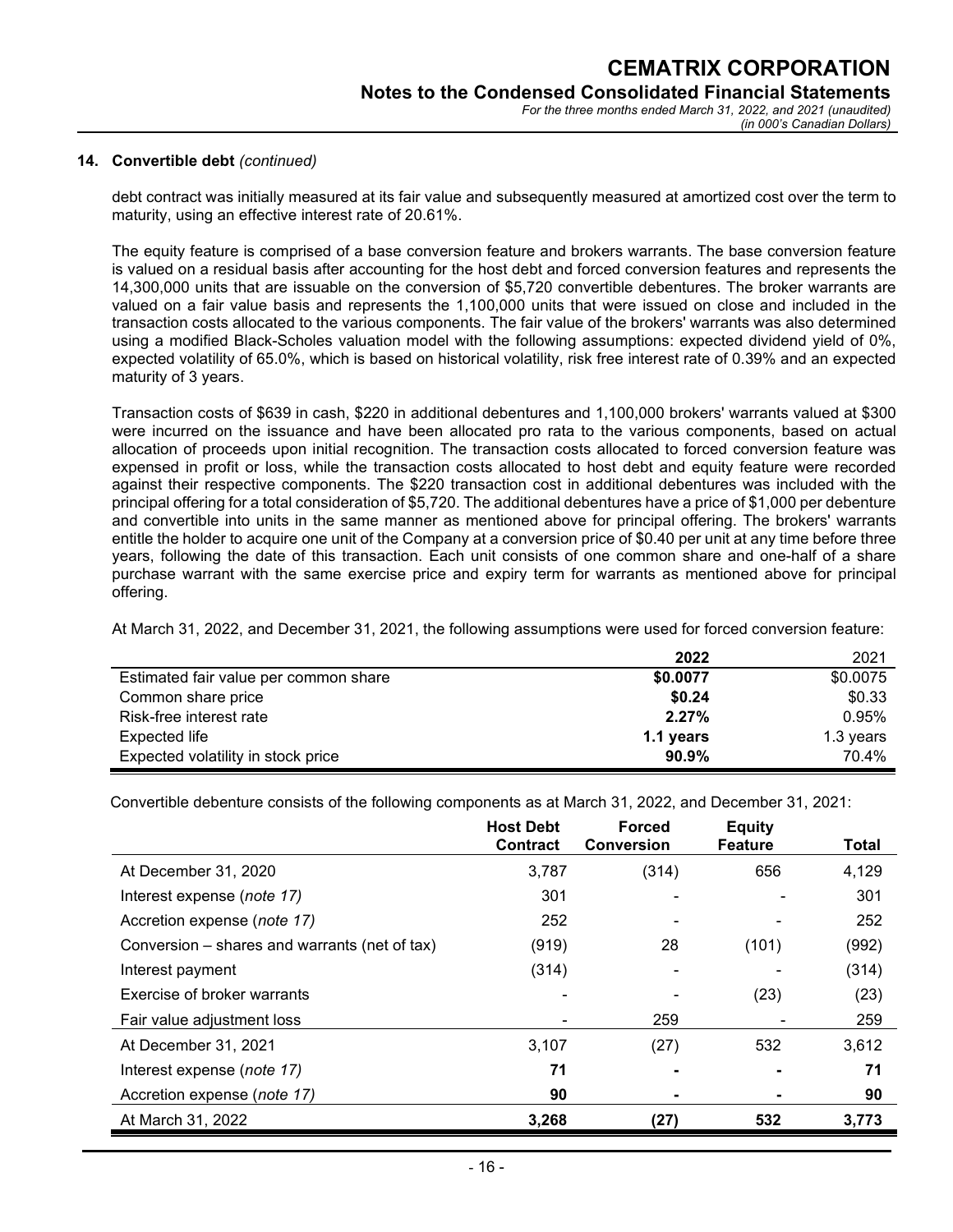#### **14. Convertible debt** *(continued)*

Net proceeds of \$4,836 were received on the issuance of convertible debenture, which was equal to the gross amount of \$5,720 less: 1) cash transaction costs of \$639, which were allocated to all the components of the convertible debenture; 2) additional convertible debentures of \$220, which were included in the gross amount of the offering, for which no cash was received and considered as part of the transaction costs and; 3) cash transaction costs of \$25 which were expensed immediately to profit or loss.

The following table summarizes the changes in convertible debenture and broker warrants units of the Company as at March 31, 2022, and December 31, 2021:

|                                | <b>Number</b><br><b>Of Convertible</b><br><b>Debenture Units</b> | Amount  | <b>Number</b><br><b>Of Broker</b><br><b>Warrants Units</b> | <b>Amount</b> |
|--------------------------------|------------------------------------------------------------------|---------|------------------------------------------------------------|---------------|
| At December 31, 2020           | -\$<br>12,187,500                                                | 4,875   | \$<br>991,250                                              | 270           |
| Conversion - shares & warrants | (3,215,000)                                                      | (1,286) | (82,950)                                                   | (23)          |
| At December 31, 2021           | 8,972,500                                                        | 3.589   | 908.300                                                    | 247           |
| Conversion - shares & warrants | $\blacksquare$                                                   |         | $\blacksquare$                                             |               |
| At March 31, 2022              | 8,972,500                                                        | 3,589   | 908,300                                                    | 247           |

Each unit can be converted into one common share of the Company and one-half of a share purchase warrant.

#### **15. Share capital**

#### *(a) Authorized*

Unlimited number of no par value voting common shares Preferred shares – to be issued in series as authorized by the Board of Directors

#### *(b) Issued*

The following table summarizes the changes in the issued common shares of the Company for three months ended March 31, 2022, and year ended December 31, 2021:

|                                                                                                                                                                                                                    | 2022                       |     | 2021                |                                        |    |                                         |
|--------------------------------------------------------------------------------------------------------------------------------------------------------------------------------------------------------------------|----------------------------|-----|---------------------|----------------------------------------|----|-----------------------------------------|
|                                                                                                                                                                                                                    | <b>Number</b><br>of Shares |     | Amount<br>(\$000's) | Number<br>of Shares                    |    | Amount<br>(\$000's)                     |
| Common shares, beginning of year<br>Common shares issued (i),<br>Public offering, net of costs (ii)<br>Reclassification of options<br>Reclassification of broker warrants<br>Reclassification of warrants – public | 133,939,938                | - 5 | 42,403              | 66,776,750<br>30,363,204<br>36,799,984 | \$ | 13,802<br>11,445<br>20,890<br>634<br>14 |
| offering (ii)<br>Reclassification of warrants                                                                                                                                                                      |                            |     |                     |                                        |    | (5,666)<br>1,284                        |
| Common shares, end of the period                                                                                                                                                                                   | 133,939,938                |     | 42.403              | 133,939,938                            |    | 42,403                                  |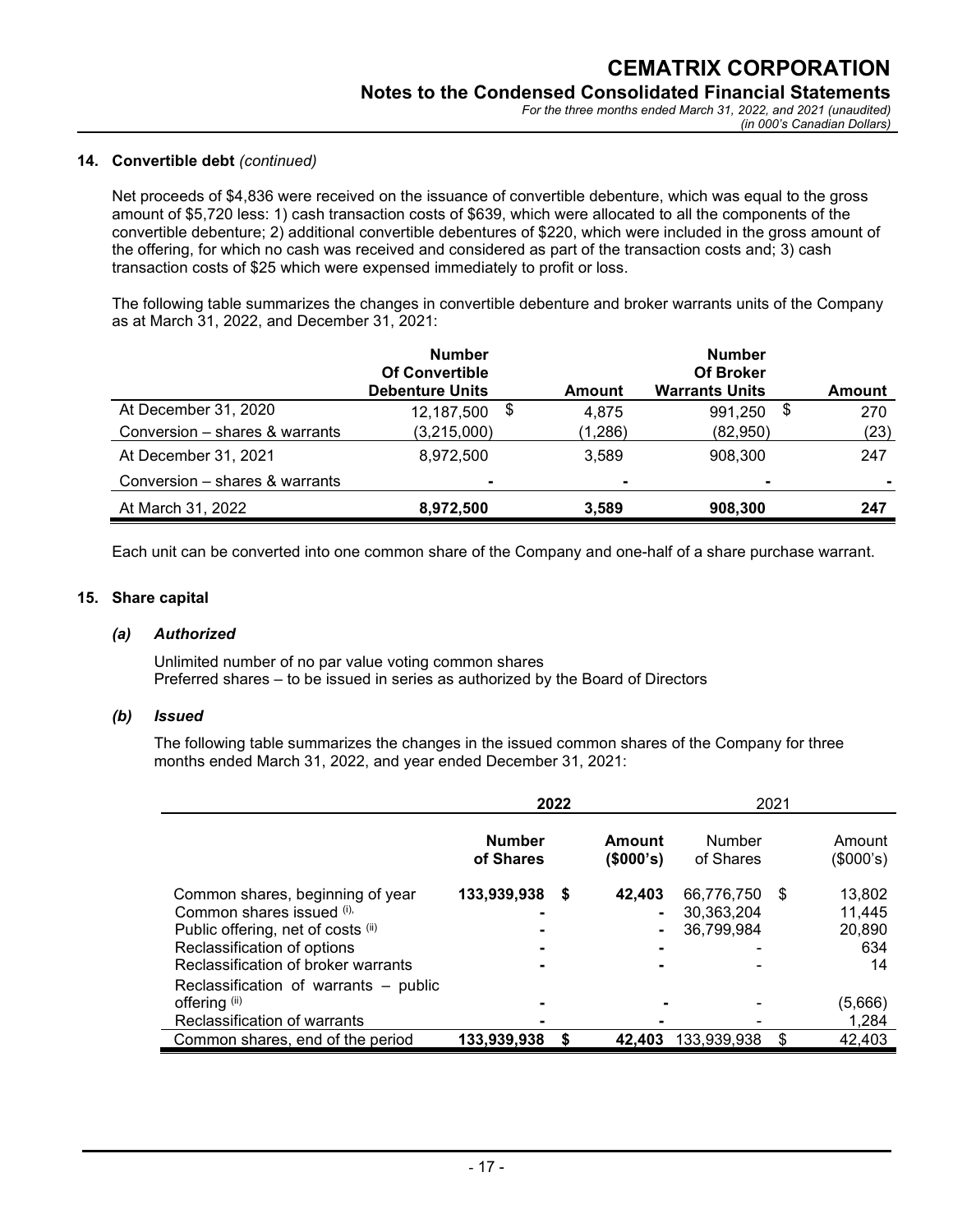#### **15. Share capital** *(continued)*

i. In 2021, for gross proceeds of \$537 received, the Company issued 2,309,999 common shares on the exercise of employee stock options. The exercise price range was between \$0.20 and \$0.30.

In 2021, for gross proceeds of \$3,610 received, the Company issued 11,464,521 common shares on the exercise of warrants and broker warrants. The exercise price range was between \$0.24 and \$0.30.

In the second quarter of 2021, the convertible note issued in conjunction with the acquisition of MOS was converted into 13,373,684 common shares, with the convertible note liability balance of \$6,662 allocated to share capital upon conversion.

The Company issued 3,215,000 common shares upon the exercise of convertible debentures. The principal amount of \$1,272 was converted and allocated to share capital and contributed surplus (net of transaction costs and tax) based on fair value assigned at the time of issuance. As a result, \$636 and \$334 was allocated to share capital and contributed surplus, respectively

ii. On March 18, 2021, the Company completed a public offering through a short-form prospectus raising \$23,000 in gross proceeds. The Offering was for 35,384,600 units at a price of \$0.65 per unit of the Company. Additionally, the lead agents were paid a corporate finance fee satisfied by the issuance of 1,415,384 units for a total of 36,799,984 units. Each unit consists of one common share of the Company and one-half of one common share purchase warrant. Each warrant will be exercisable for one common share at a price of \$0.81, for a period of 24 months following closing of the Offering. As a result, the total number of warrants that were issued as part of this financing were 18,399,992.

In addition, the Company issued 2,830,768 broker warrants of the Company to the agents equal to 8% of the number of units issued under the Offering. Each broker warrant entitles the holder to acquire one unit of the Company at \$0.65 until March 18, 2023. The broker warrants and warrants mentioned above were valued at \$5,666 in total, which was reclassified to contributed surplus. The fair value per share purchase warrant was determined using the assumptions mentioned in the warrants section below.

The Company paid the agents a cash commission equal to 7% of the gross proceeds of the Offering, amounting to \$1,610 and incurred \$500 in other transaction costs, resulting in net proceeds of \$20,890.

### *(c) Share Purchase Warrants*

The following table reflects the issuance of warrants for the three months ended March 31, 2022, and year ended December 31, 2021, which is recorded in contributed surplus:

|                                  | 2022                         |                           | 2021                  |                           |
|----------------------------------|------------------------------|---------------------------|-----------------------|---------------------------|
|                                  | <b>Number</b><br>of Warrants | Weighted<br>average price | Number<br>of Warrants | Weighted<br>average price |
| Warrants, January 1              | 20,067,717                   | \$0.779                   | 11,545,321            | \$0.310                   |
| Public offering                  |                              |                           | 18,399,992            | \$0.810                   |
| Convertible debenture conversion |                              |                           | 1,607,500             | \$0.450                   |
| Broker warrants conversion       |                              |                           | 41.475                | \$0.450                   |
| Warrants expired                 |                              |                           | (145,000)             | \$0.300                   |
| Warrants exercised               | $\blacksquare$               | ۰                         | (11, 381, 571)        | \$0.314                   |
| Warrants, end of the period      | 20,067,717                   | \$0.779                   | 20,067,717            | \$0.779                   |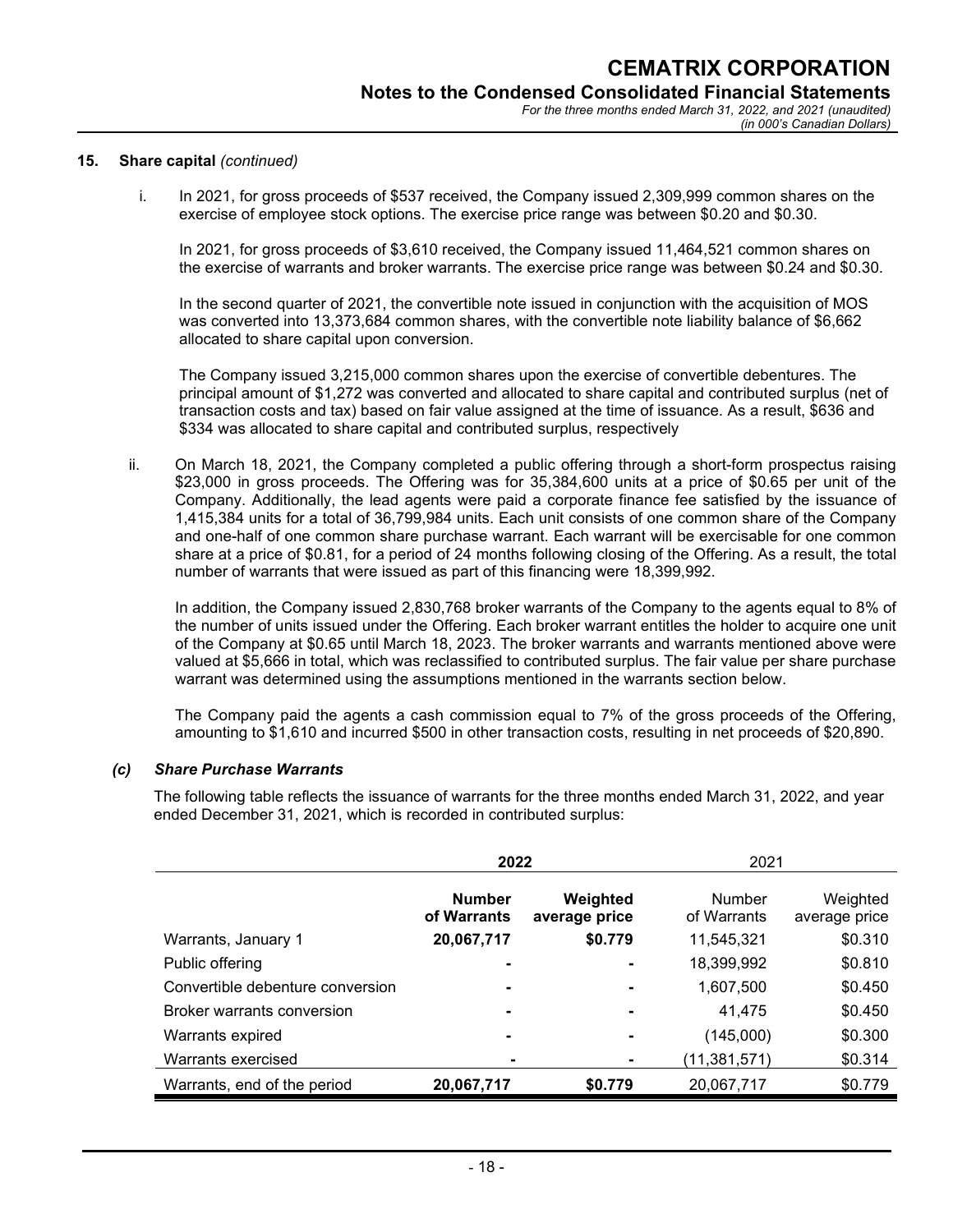#### **15. Share Capital** *(continued)*

The fair value per share purchase warrant was determined using the following weighted average assumptions at the time of the issuance using the Black-Scholes option pricing model:

|                                                 | August 14, | August 23, | March 18, |
|-------------------------------------------------|------------|------------|-----------|
|                                                 | 2019       | 2019       | 2021      |
| Estimated fair value per share purchase warrant | \$0.10     | \$0.10     | \$0.27    |
| Common share price                              | \$0.20     | \$0.20     | \$0.63    |
| Exercise price                                  | \$0.30     | \$0.30     | \$0.65    |
| Risk-free interest rate                         | 1.38%      | 1.38%      | 0.27%     |
| Expected life                                   | 2 years    | 2 years    | 2 years   |
| Expected volatility in stock price              | 111.0%     | 112.0%     | 81%       |
| Expected annual dividend yield                  | nil        | nil        | nil       |

The fair value of these warrants was determined at the time of the issuance of convertible debenture using a modified Black-Scholes valuation model with the following assumptions:

|                                    | <b>Warrants issued upon</b><br>conversion of convertible debt conversion of broker warrants | <b>Warrants issued upon</b> |
|------------------------------------|---------------------------------------------------------------------------------------------|-----------------------------|
| Estimated fair value per share     |                                                                                             |                             |
| purchase warrant                   | \$0.21                                                                                      | \$0.20                      |
| Common share price                 | \$0.40                                                                                      | \$0.40                      |
| Exercise price                     | \$0.45                                                                                      | \$0.45                      |
| Risk-free interest rate            | $0.39\%$                                                                                    | 0.39%                       |
| Expected life                      | 3 years                                                                                     | 3 years                     |
| Expected volatility in stock price | 65%                                                                                         | 65%                         |
| Expected annual dividend yield     | nil                                                                                         | nil                         |

#### *(d) Broker Warrants Units*

The following table reflects the issuance of broker warrants units for the three months ended March 31, 2022, and year ended December 31, 2021:

|                                    | 2022                      |                           | 2021                      |                           |
|------------------------------------|---------------------------|---------------------------|---------------------------|---------------------------|
|                                    | <b>Number</b><br>of Units | Weighted<br>average price | <b>Number</b><br>of Units | Weighted<br>average price |
| Broker warrants, January 1         | 3,739,068                 | \$0.589                   | 991.250                   | \$0.400                   |
| Public offering                    | $\blacksquare$            | $\blacksquare$            | 2,830,768                 | \$0.650                   |
| Broker warrants exercised          | $\blacksquare$            | ۰                         | (82,950)                  | \$0.400                   |
| Broker warrants, end of the period | 3,739,068                 | \$0.589                   | 3,739,068                 | \$0.589                   |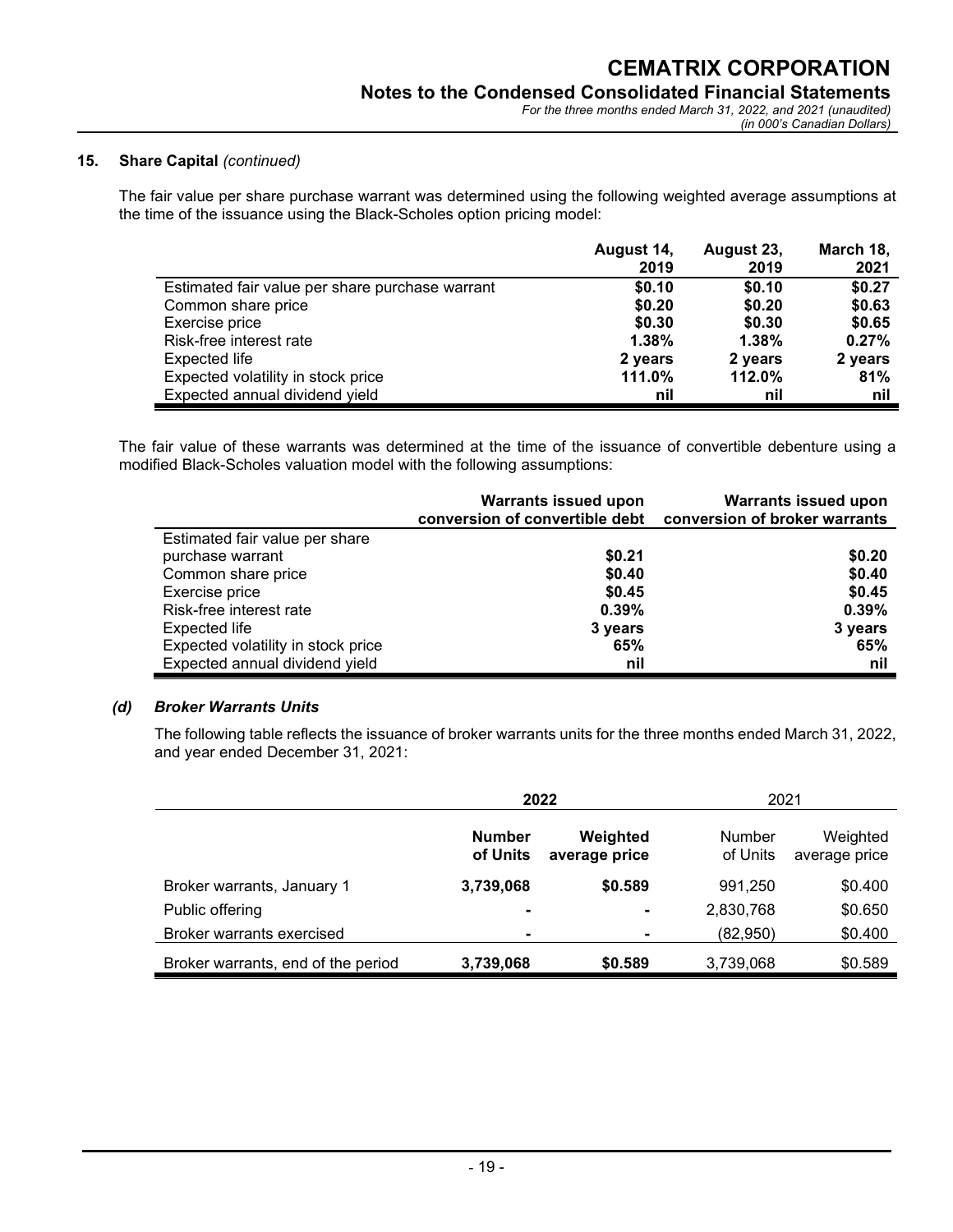### **16. Cost of sales**

Cost of sales consists of the following components for the three months ended March 31, 2022, and 2021:

|                                  | 2022  |   | 2021  |
|----------------------------------|-------|---|-------|
| Manufacture of cellular concrete |       |   |       |
| <b>Materials</b>                 | 2,574 | S | 2,175 |
| Direct labour                    | 1,249 |   | 957   |
| Variable expenses                | 979   |   | 540   |
| Fixed overhead                   | 37    |   | 46    |
| Depreciation                     | 352   |   | 360   |
|                                  | 5,191 | œ | 4,078 |

#### **17. Finance costs**

The finance costs incurred for the three months ended March 31, 2022, and 2021, are as follows:

|                              | 2022 |     | 2021 |
|------------------------------|------|-----|------|
| Interest                     |      |     |      |
| BDC financings (note 11)     | 57   | -95 | 93   |
| Secured debenture (note 11)  |      |     | 19   |
| Convertible debt (note 14)   | 71   |     | 143  |
| Lease obligations (note 12)  | 33   |     | 47   |
| Earn-out liability (note 13) |      |     | 35   |
| Other                        |      |     | 32   |
|                              | 162  |     | 369  |

The accretion costs incurred for the three months ended March 31, 2022, and 2021, are as follows:

|                              | 2022   |    | 2021 |
|------------------------------|--------|----|------|
| Accretion                    |        |    |      |
| Earn-out liability (note 13) | $\sim$ | -S | 39   |
| Convertible debt (note 14)   | 90     |    |      |
|                              | 90     |    |      |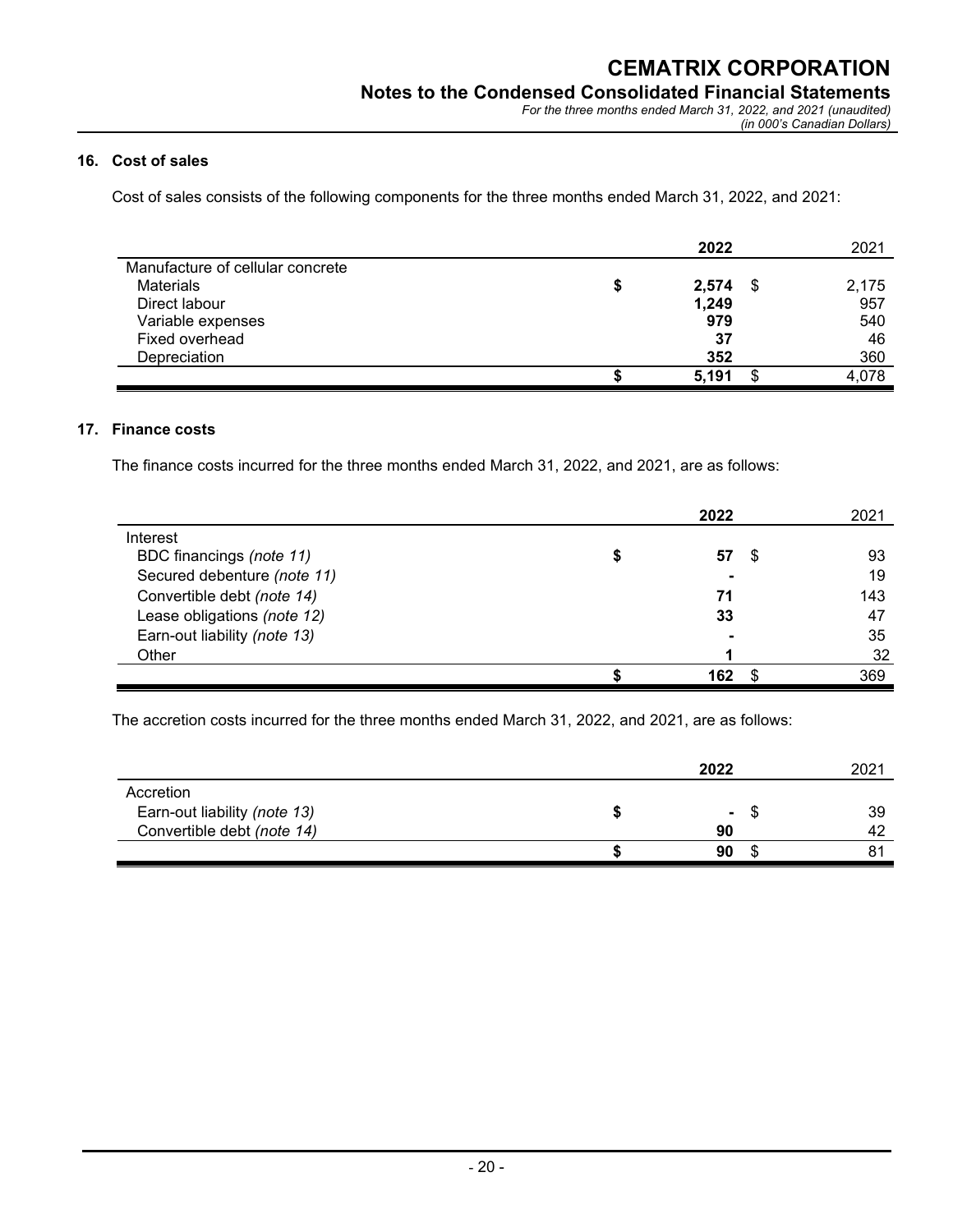*(in 000's Canadian Dollars)*

#### **18. Other income (expenses)**

Other income (expenses) for the three months ended March 31, 2022, and 2021, consists of the following:

|                                          | 2022             | 2021 |
|------------------------------------------|------------------|------|
|                                          |                  |      |
| Unrealized foreign exchange gains        | 18<br>£.         | 56   |
| Realized foreign exchange gains (losses) | (227)            | 29   |
| Gain on sale of equipment                | 43               |      |
| Equipment rental                         | 24               | 24   |
| Government subsidies                     | ۰                | 98   |
| Other                                    | 102              | 12   |
|                                          | $(40)$ $\degree$ | 219  |

The Company received wage and rent subsidies of \$nil (2021 - \$98) in the first quarter of 2022, as part of COVID-19 relief programs initiated by the Canadian Federal Government.

#### **19. Loss per common share**

The number of common shares included in the computation of basic and diluted loss per common share for the three months ended March 31, 2022, and 2021, is as follows:

|                                                      | 2022           | 2021       |
|------------------------------------------------------|----------------|------------|
|                                                      |                |            |
| Weighted average common shares outstanding – basic   | 133,939,938    | 78,802,158 |
| Effect of dilutive instruments                       | $\blacksquare$ | 13,373,684 |
|                                                      |                |            |
| Weighted average common shares outstanding - diluted | 133,939,938    | 92,175,842 |

The dilutive securities for the three months ended March 31, 2022, have no dilutive effect as the Company incurred a loss in that period. In the first quarter of 2021, all dilutive securities were considered anti-dilutive in nature, except the convertible debt, issued in conjunction with the acquisition of MOS.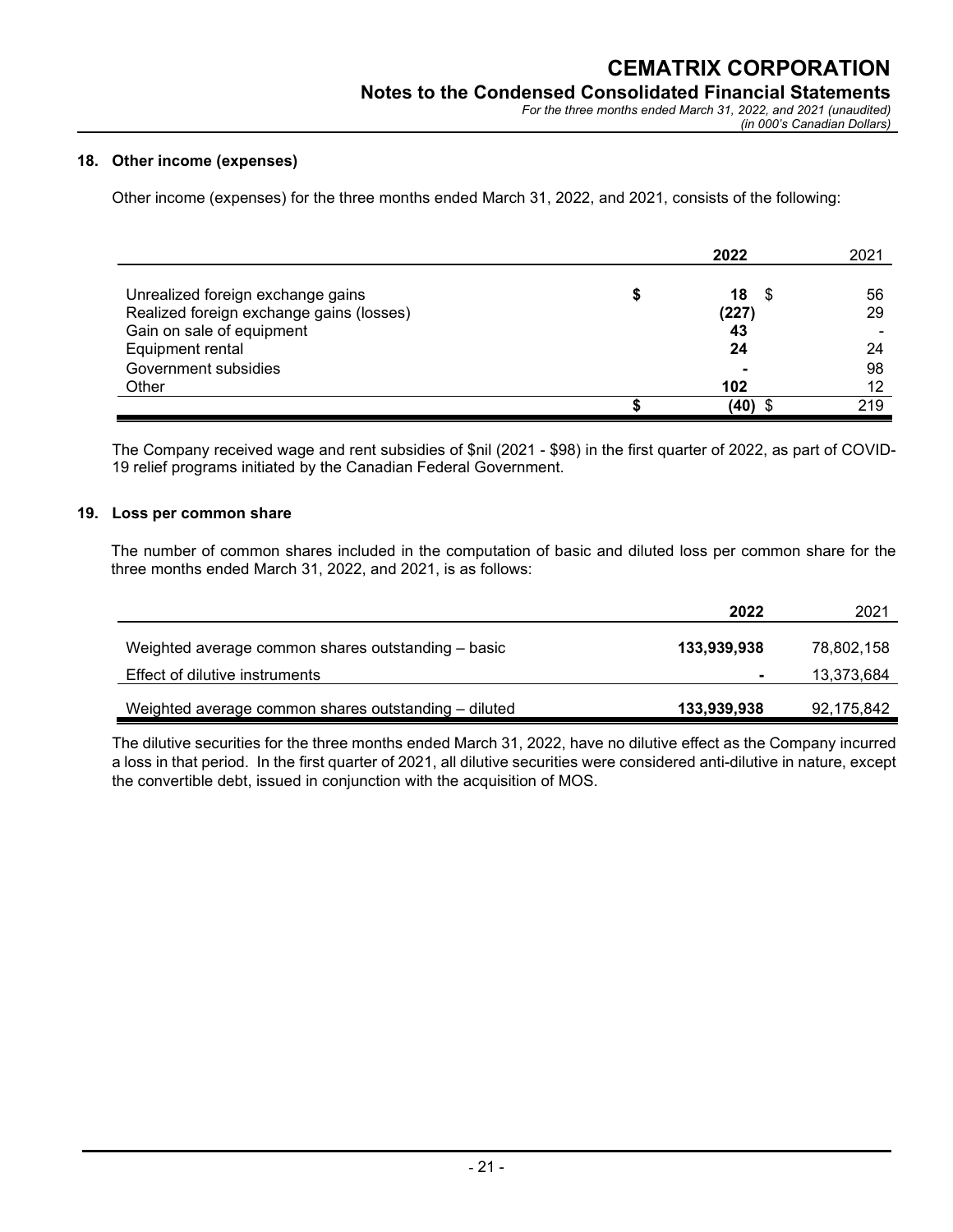#### **20. Non-cash stock-based compensation**

#### Stock option grants

The Company has an Omnibus Equity Incentive Plan ("OEI Plan") for the issue of up to 10% of the issued and outstanding common shares of the Company. Stock options are part of the OEI Plan. All options that are outstanding will expire upon maturity, or earlier, if the optionee ceases to be a director, officer, employee or consultant or there is a merger, amalgamation or change in control of the Company. The purpose of the option grants is to reward and retain directors, management, and consultants important to the continued operation and growth of the Company.

 The following table summarizes the changes in options for the three months ended March 31, 2022, and year ended December 31, 2021:

|                                                                       | 2022                                                    | 2021                                                   |                                                                             |                                                                       |
|-----------------------------------------------------------------------|---------------------------------------------------------|--------------------------------------------------------|-----------------------------------------------------------------------------|-----------------------------------------------------------------------|
| Outstanding, beginning of period<br>Granted<br>Exercised<br>Forfeited | Number of<br><b>Options</b><br>4,075,000<br>۰<br>۰<br>۰ | Weighted<br>average price<br>\$0,355<br>$\blacksquare$ | Number of<br>Options<br>4,845,000<br>2,015,000<br>(2,310,000)<br>(271, 666) | Weighted<br>average price<br>\$0.266<br>\$0.455<br>\$0.235<br>\$0.482 |
| <b>Expired</b><br>Outstanding, end of the period                      | ۰<br>4,075,000                                          | \$0.355                                                | (203,334)<br>4,075,000                                                      | \$0.227<br>\$0.355                                                    |
| Exercisable, end of the period                                        | 1,760,000                                               | \$0,355                                                | 1,610,000                                                                   | \$0.355                                                               |

The following table summarizes the stock options to acquire common shares outstanding as at March 31, 2022:

|                 |                |                | Weighted average | Weighted average    | Weighted average    |
|-----------------|----------------|----------------|------------------|---------------------|---------------------|
| Range of        | <b>Options</b> | <b>Options</b> | remaining life   | exercise price $-$  | exercise price -    |
| exercise prices | Outstanding    | Exercisable    | (vears)          | options outstanding | options exercisable |
| $$0.19 - $0.22$ | 760,000        | 660,000        | 1.62             | \$0.20              | \$0.20              |
| $$0.23 - $0.39$ | 1,680,000      | 900,000        | 0.68             | \$0.13              | \$0.24              |
| $$0.40 - $0.59$ | 1,635,000      | 200,000        | 3.06             | \$0.48              | \$0.55              |
| $$0.19 - $0.59$ | 4,075,000      | 1,760,000      | 2.17             | \$0.35              | \$0.26              |

At the date of grant, the per share fair value of the options granted and other assumptions, using the Black-Scholes option pricing model are as follows:

|                                     | 2021              |
|-------------------------------------|-------------------|
| Estimated fair value per option     | $$0.30 - $0.41$   |
| Weighted average common share price | \$0.38            |
| Risk-free interest rate             | $0.24\% - 1.00\%$ |
| Expected life                       | 5 years           |
| Expected volatility in stock price  | $93\% - 95\%$     |
| Expected annual dividend yield      | nil               |
| Estimated forfeiture rate           | nil               |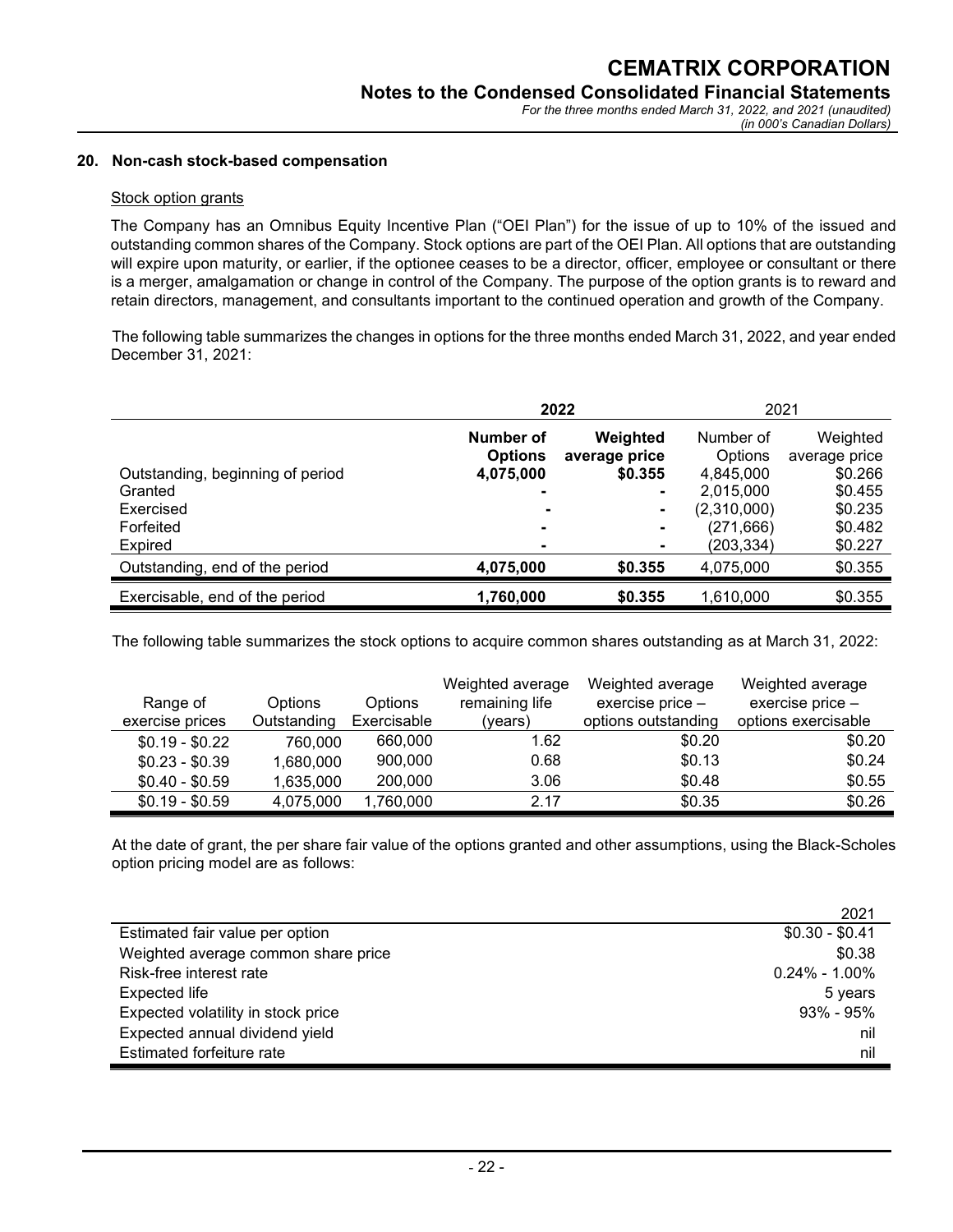#### **20. Non-cash stock-based compensation** *(continued)*

#### Restricted share unit grants

The Company has an Omnibus Equity Incentive Plan ("OEI Plan") for the issue of up to 10% of the issued and outstanding common shares of the Company. Restricted Share Units ("RSU's") are part of the OEI Plan. In the second quarter of 2021, the Company issued RSU's under the OEI plan. Subject to the specific provisions of the RSU plan, eligibility, vesting period, terms of the RSU's and the number of RSU's granted are to be determined by the Board of Directors at the time of the grant. The purpose of the RSU grants is to reward and retain directors, management and consultants important to the continued operation and growth of the Company.

The following tables summarizes the changes in Company's outstanding RSU's:

|                                      | 2022                              | 2021            |
|--------------------------------------|-----------------------------------|-----------------|
| Outstanding, beginning of the period | <b>Number of RSU's</b><br>184.212 | Number of RSU's |
| Granted                              | $\sim$                            | 210,528         |
| Forfeited                            |                                   | (26, 316)       |
| Outstanding, end of the period       | 184.212                           | 184.212         |

The fair value of each RSU granted was determined by using the company's share price on the grant date. The estimated fair value of the RSU's granted is being recognized as an expense over the three years vesting period of the RSU's.

#### Non-Cash Stock Based Compensation

Non-cash stock-based compensation for the three months ended March 31, 2022, of \$129 (March 31, 2021 - \$42) was recognized in the consolidated statement of loss and comprehensive loss with an offsetting amount charged to contributed surplus. Non-cash stock-based compensation has no current period impact on the Company's cash position.

#### **21. Change in non-cash working capital**

The changes in non-cash working capital items - asset (increases) decreases and liability increases (decreases) are outlined below for the three months ended March 31, 2022, and 2021:

|                               | 2022 | 2021  |
|-------------------------------|------|-------|
| Trade and other receivables   | 571  | 995   |
| Inventory                     | 33   | 38    |
| Prepaid expenses and deposits | 111  | 10    |
| Trade and other payables      | 63   | (160) |
|                               | 778  | 883   |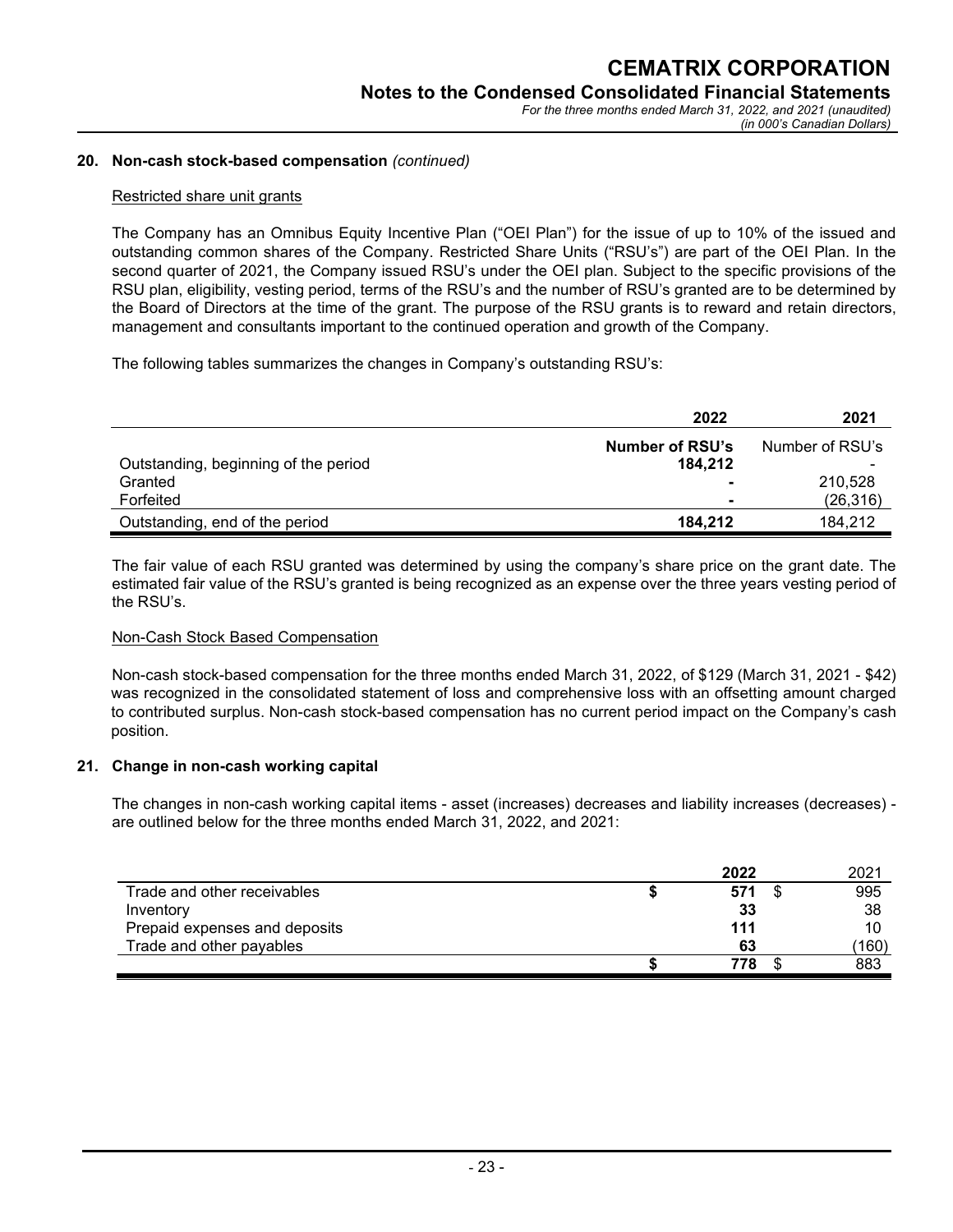#### **22. Financial instruments and risk management**

Set out below is a comparison, by category, of the carrying amounts and fair values of all of the Company's financial instruments that are carried in the consolidated financial statements and how the fair value of financial instruments are measured.

#### **Fair values**

#### Non-derivative financial instruments

The fair values of cash and cash equivalents, restricted cash, trade and other receivables, bank operating loan, US operating loan, and trade and other payables approximate their carrying values due to the relatively short periods to maturity of these instruments.

The fair value of the BDC Financing loans approximate its carrying value as the debt rate floats with prime and is representative of market rates offered to the Company.

The fair value of the secured debenture approximates its carrying value as the interest rate is a market rate for similar instruments offered to the Company.

The fair value of the long-term investment approximates its carrying value as the purchase price is a market rate for other investors participating in the private placement.

At the date of issue, the fair value of the debt components of the convertible debt was estimated using the prevailing market interest rates for similar non-convertible instruments. This amount was recorded as a liability on an amortized cost basis using the effective interest method until extinguished upon conversion or at the instrument's maturity date. The fair value of the equity feature of the convertible debt was determined at issue date by deducting the amount of the liability component from the fair value of the compound instrument as a whole. This conversion option is recognized net of income tax effects as equity and is not subsequently re-measured.

Fair value represents the price at which a financial instrument could be exchanged in an orderly market, in an arm's length transaction between knowledgeable and willing parties who are under no compulsion to act. The Company classifies the fair value of the financial instruments according to the following hierarchy based on the amount of observable inputs used to value the instrument.

Level 1 – Quoted prices are available in active markets for identical assets or liabilities as of the reporting date. Active markets are those in which transactions occur in sufficient frequency and volume to provide pricing information on an ongoing basis.

Level 2 – Pricing inputs are other than quoted prices in active markets included in level 1. Prices in level 2 are either directly or indirectly observable as of the reporting date. Level 2 valuations are based on inputs, including quoted forward prices for commodities, time value and volatility factors, which can be substantially observed or corroborated in the marketplace. The long-term investment (note 7), embedded derivatives related to the forced conversion, prepayment and conversion features on the convertible debt are measured based on level 2 (note 14).

Level 3 – Valuations in this level are those with inputs for the assets or liabilities that are not based on observable market date. The earn-out liability is measured at level 3 (note 13).

There were no transfers between level 1, 2 and 3 inputs during the year.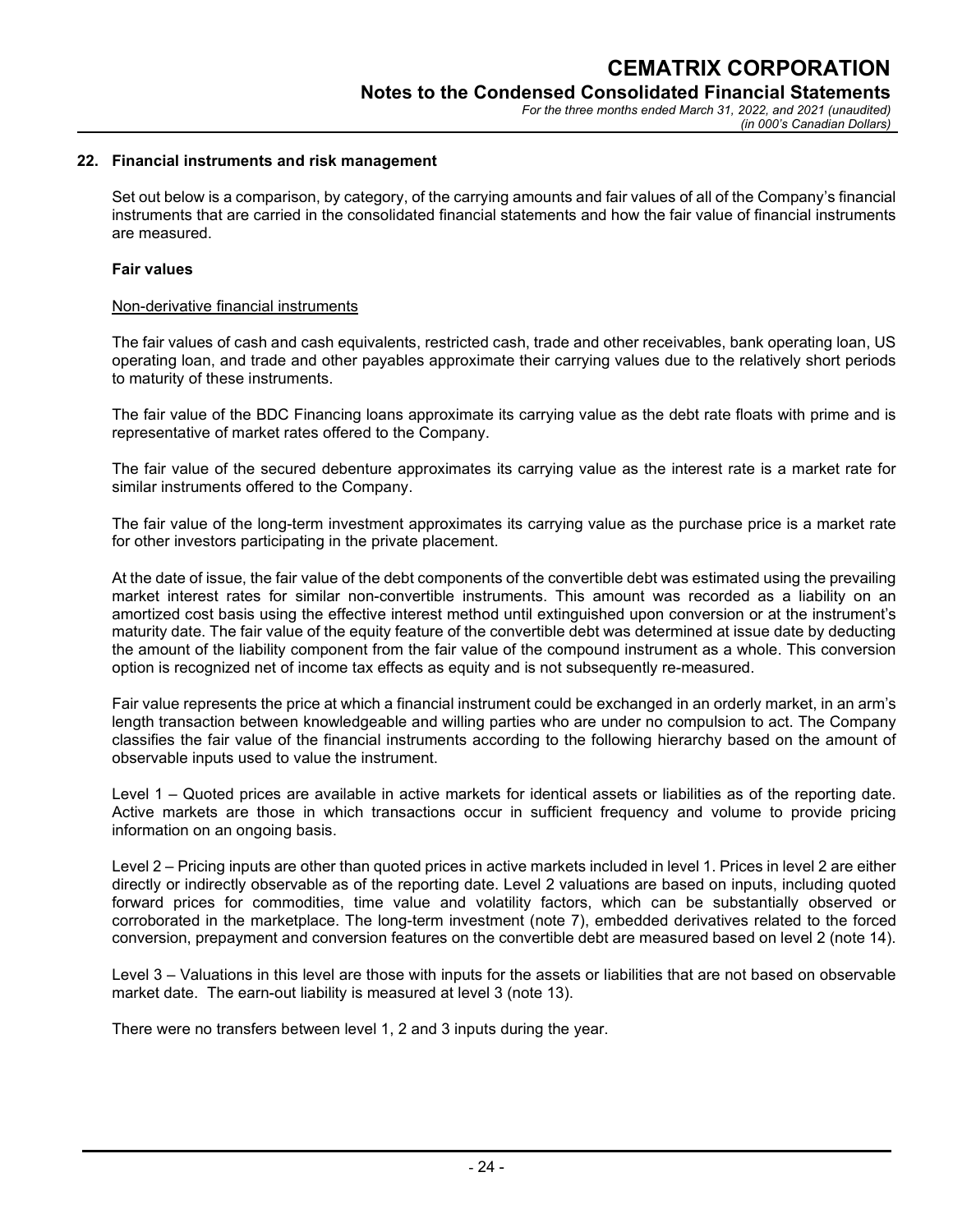#### **22. Financial instruments and risk management** *(continued)*

#### **Risk management**

The Company's activities are exposed to a variety of financial risks: interest rate risk, credit risk, liquidity risk and foreign exchange risk. The Company's overall risk management program focuses on the unpredictability of financial and economic markets and seeks to minimize potential adverse effects on the Company's financial performance. Risk management is carried out by financial management in conjunction with overall Company governance.

#### (a) Interest Rate Risk

The BDC Financings, which totalled \$3,550 at March 31, 2022, are subject to floating market rates. Based on the floating rate debt outstanding, a 1% increase/decrease in interest rates would result in a decrease/increase in net profit attributable to common shareholders of approximately \$27.

#### (b) Credit Risk

The Company is responsible for reviewing the credit risk for each customer before standard payment and delivery terms and conditions are offered. The Company review consists of external ratings, when available, and in some cases bank and trade references. Management has established a credit policy under which new customers are analyzed for creditworthiness before the Company extends credit. The Company monitors its trade and other receivables aging on an ongoing basis as part of its process in managing its credit risk.

The Company also manages credit risk related to trade and other receivables on a consolidated basis whereby the aggregate exposure to individual customers is reviewed and their credit quality is assessed.

Financial instruments that subject the Company to credit risk consist primarily of cash and cash equivalents, restricted cash and trade receivables. The Company's cash and cash equivalents is held with large established financial institutions. The Company manages credit risk using credit approval and monitoring practices. Management is not materially concerned about the credit quality and collectability of accounts receivables, as our customers are predominantly large in scale and of high creditworthiness, and the concentration of credit risk is limited as our largest customers change year to year depending on which projects are being completed. At March 31, 2022, the Company had \$18,289 of cash and cash equivalents (December31, 2021 - \$19,945) and \$nil in restricted cash (December 31, 2021 - \$286).

(c) Liquidity Risk

Liquidity risk is the risk that the Company will not be able to meet its financial obligations. Liquidity risk management involves maintaining sufficient cash and cash equivalents and the availability of working capital financing to meet its financial obligations.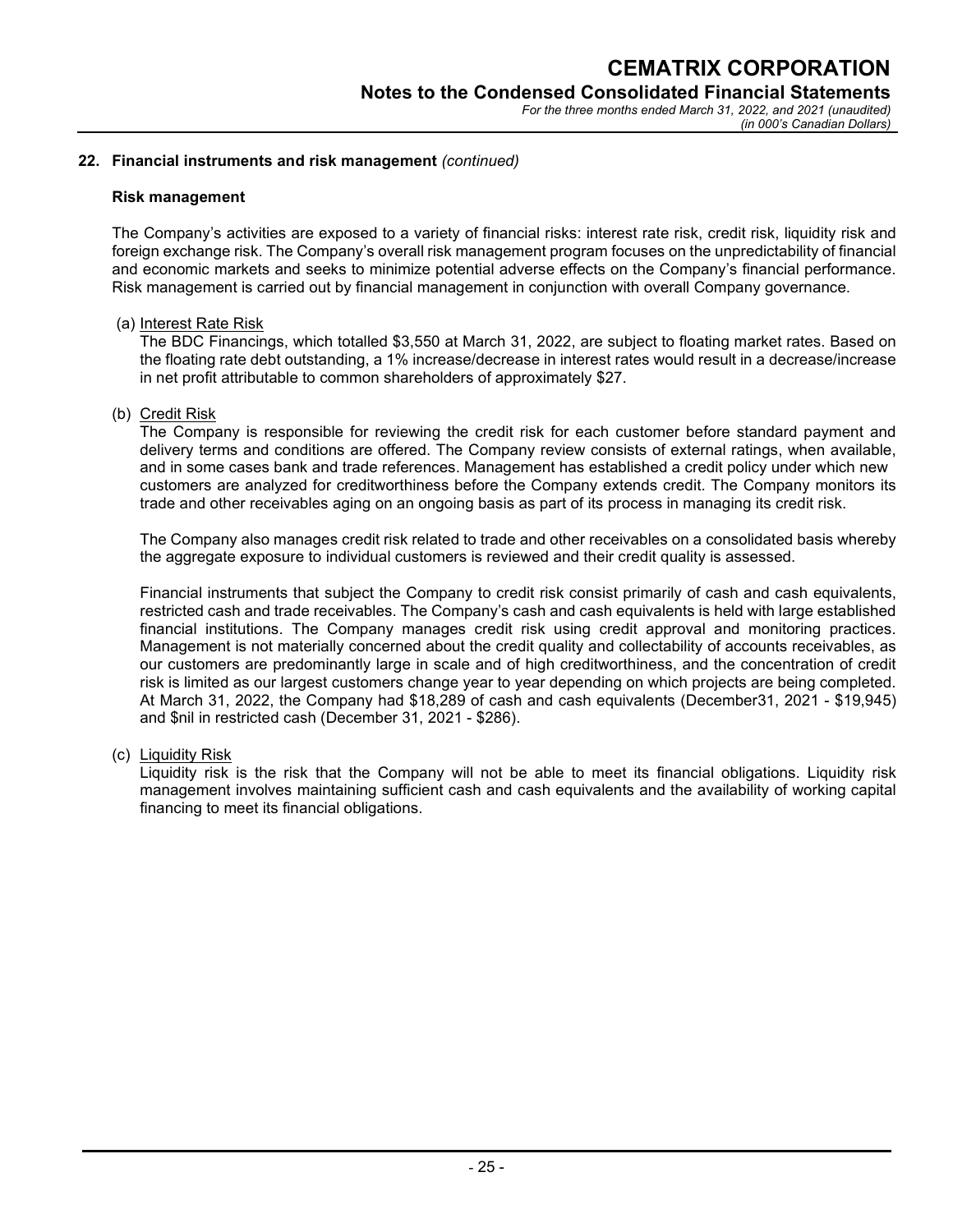*For the three months ended March 31, 2022, and 2021 (unaudited) (in 000's Canadian Dollars)*

#### **22. Financial instruments and risk management** *(continued)*

The table below summarizes the maturity profile of the Company's financial liabilities at March 31, 2022, and December 31, 2021, based on contractual undiscounted payments.

|                          | 1 to 2 years<br>2 to 6 years<br>Less than 1 year |       |    |       |    |       | <b>Total</b> |        |
|--------------------------|--------------------------------------------------|-------|----|-------|----|-------|--------------|--------|
| As at March 31, 2022     |                                                  |       |    |       |    |       |              |        |
| Trade and other payables | \$                                               | 3,239 | \$ |       | \$ |       | \$           | 3,239  |
| Long-term debt           |                                                  | 864   |    | 864   |    | 1,822 |              | 3,550  |
| Lease obligations        |                                                  | 621   |    | 829   |    | 122   |              | 1,572  |
| Convertible debt         |                                                  |       |    | 3,268 |    |       |              | 3,268  |
|                          | \$                                               | 4,724 | \$ | 4,961 | \$ | 1,944 | \$           | 11,629 |
|                          |                                                  |       |    |       |    |       |              |        |
|                          |                                                  |       |    |       |    |       |              |        |
| As at December 31, 2021  |                                                  |       |    |       |    |       |              |        |
| Trade and other payables | \$                                               | 3,204 | \$ |       | \$ |       | \$           | 3,204  |
| Long-term debt           |                                                  | 877   |    | 877   |    | 1,849 |              | 3,603  |
| Lease obligations        |                                                  | 578   |    | 932   |    | 174   |              | 1,684  |
| Convertible debt         |                                                  |       |    | 3,107 |    |       |              | 3,107  |

#### (d) Foreign Exchange Risk

Foreign exchange risk is the risk that the fair value or future cash flows of a financial instrument will fluctuate because of changes in foreign exchange rates. The Company's exposure relates to balances denominated in USD and the operations of its US subsidiary which are predominantly in USD. The Company does not hedge these items as the timing of related transactions is not certain. However, the management manages and mitigates foreign exchange risk by monitoring exchange rate trends and forecasted economic conditions.

As at March 31, 2022, and December 31, 2021, the following balances are denominated in USD:

| (in 000's US Dollars)         | 2022  |    | 2021  |
|-------------------------------|-------|----|-------|
| Cash and cash equivalents     | 580   | S  | 745   |
| Trade and other receivables   | 2,304 | S  | 2,046 |
| Prepaid expenses and deposits | 178   | S  | 192   |
| Trade and other payables      | 1.897 | S  | 1,440 |
| Long term debt                | 1,866 | S  | 1,866 |
| Lease obligations             | 803   | \$ | 874   |

The Company's primary foreign exchange sensitivity is in relation to movements of the USD against the Canadian dollar. Based on USD balances as at March 31, 2022, a 1% increase/decrease of the USD against the Canadian dollar would result in a decrease/increase in net profit of approximately \$19.